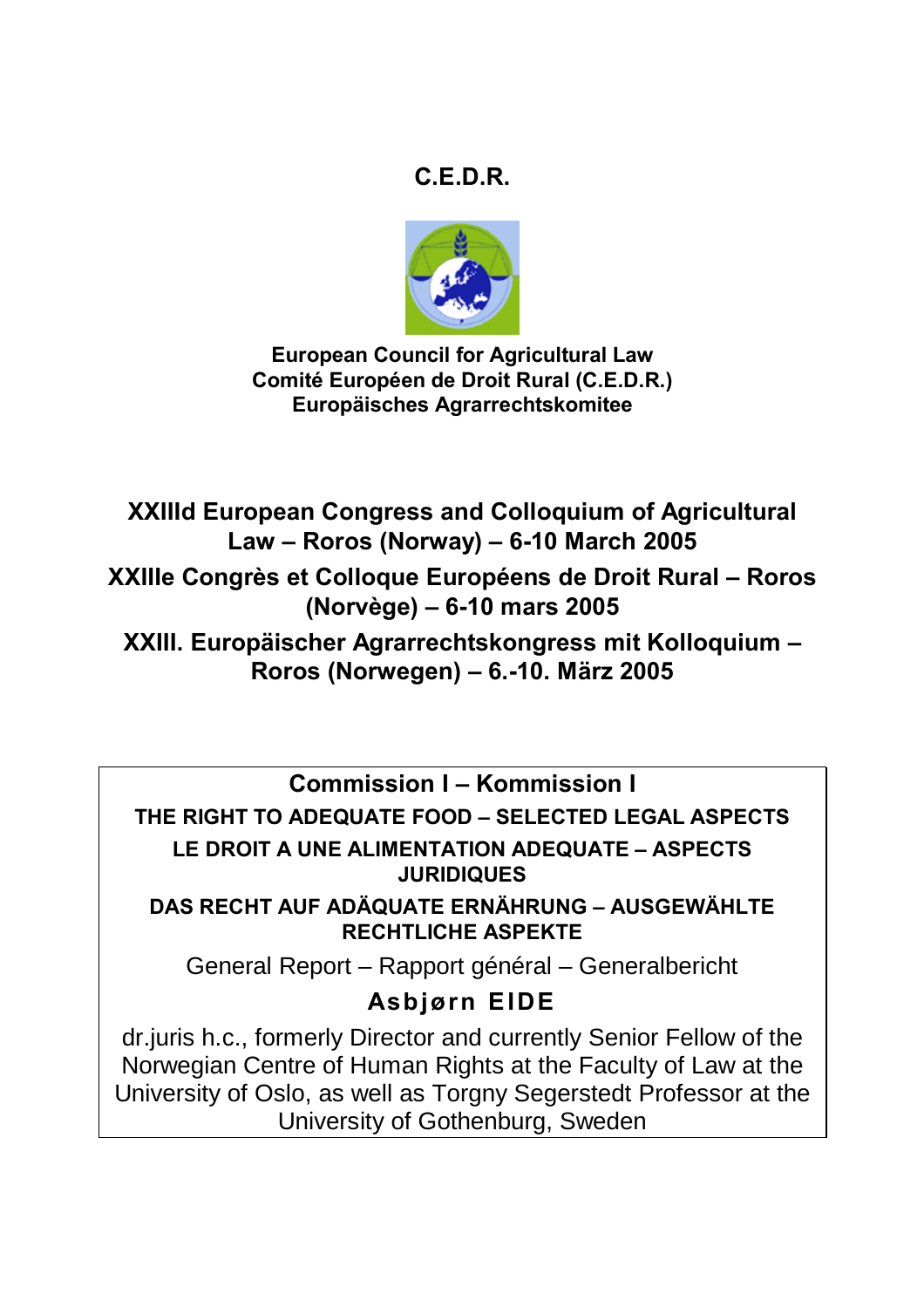### **General Report – Rapport général – Allgemeiner Bericht**

### **Asbjørn EIDE**

.

## **1. The right to food in international human rights law and the corresponding state obligations**

International human rights law emerged after World War II and started with the adoption of the Universal Declaration of Human Rights in 1948. The right to food is implicit in Article 25 of the Declaration. From that time on, economic, social and cultural rights have been an integral part of international human rights law together with civil and political rights.

For purposes of differences in monitoring and implementation, the rights contained in the Universal Declaration were split in two main international conventions – the International Covenant on Economic, Social and Cultural Rights (ICESCR) and the International Covenant on Civil and Political Rights (ICCPR). The United Nations has consistently made it clear, however, that all human rights and fundamental freedoms are indivisible and interdependent and that equal attention and urgent consideration should be given to the implementation, promotion and protection of both civil and political, and economic, social and cultural rights.

The right to adequate food is set out in ICESCR article 11 (see below). Under normal circumstances, particularly in developed countries such as in Europe, most individuals are able on their own to secure access to food. In less developed countries, the situation is very different. Nearly 800 million persons still suffer from serious shortcomings in their access to food.

In the developed countries, the right to food is first and foremost a question about giving every person the freedom to find her or his own way to ensure access to food for himself and his family. It is the responsibility of the State to respect this right, and to protect that right if it is threatened, and to ensure that the available food is safe and nutritionally sound.

When individuals cannot on their own have a secure access to food, the state has an obligation, alone or in cooperation with the international community, to provide food for those who are not able to provide for themselves.

Since these are rights set out in an international treaty, States parties have in accordance with the Vienna Convention on Treaties an obligation at all times act in good faith to fulfil the obligations they have accepted under the Covenant. States parties are accountable both to the international community and to their own people for their compliance with the obligations under the Covenant. All European states as well as those of South America and many from Africa and Asia have ratified the ICESCR.

### **Evolution concerning the right to food**

The International Covenant on Economic, Social and Cultural Rights (ICESCR) article 11 (1) says: "*The States Parties to the present Covenant recognize the right of everyone to an adequate standard of living for himself and his family, including adequate food*". Article 11(2) says: "*The States Parties to the present Covenant, recognizing the fundamental right of everyone to be free from hunger...*".

During the Cold War, a polarization emerged within the international community. The West, led by the United States, gave priority to civil and political rights, whereas the East led by the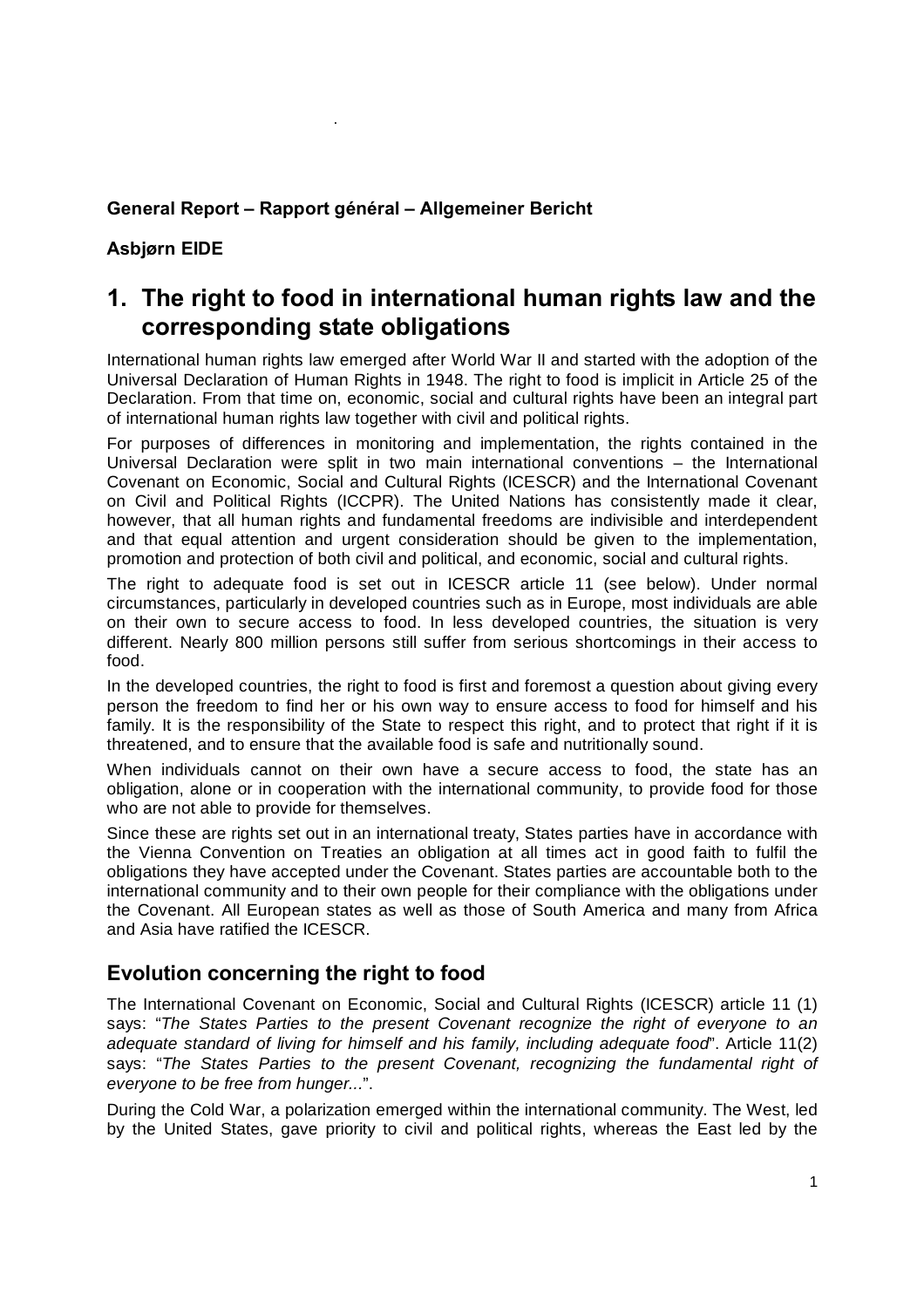Soviet Union tended to claim priority for economic and social rights. With the end of the Cold War, that simplistic division has been largely overcome.

.

A major impetus for the recognition of the right to food was given at the World Food Summit, held in Rome in 1996. At that summit, attended by 112 Heads or Deputy Heads of State and Government, and by over 70 high-level representatives from other countries, it was proclaimed by consensus that everyone had a right to adequate food. The very first words of the Declaration makes this clear:

"We, the Heads of State and Government, or our representatives, gathered at the World Food Summit at the invitation of the Food and Agriculture Organization of the United Nations, reaffirm the right of everyone to have access to safe and nutritious food, consistent with the right to adequate food and the fundamental right of everyone to be free from hunger."

It was recognised that states so far had given insufficient attention to the implementation of the right to food, and that there was a need to clarify the content of that right and the corresponding state obligations to implement it. Consequently, the Declaration and Programme of Action of the World Food Summit made it one of their core commitments, in Objective 7.4 of the Plan of Action,

"To clarify the content of the right to adequate food and the fundamental right of everyone to be free from hunger, as stated in the International Covenant on Economic, Social and Cultural Rights and other relevant international and regional instruments, and to give particular attention to implementation and full and progressive realization of this right as a means of achieving food security for all".

It called on all states to implement Article 11 of ICESCR and requested the UN High Commissioner in consultation with the relevant treaty bodies, in cooperation with FAO and other agencies, to 'better define the rights related to food in Article 11 of the Covenant and to propose ways to implement and realize these rights as a means of achieving the commitments and objectives of the World Food Summit, taking into account the possibility of formulating voluntary guidelines for food security for all' (from World Food Summit, Programme of Action, Objective 7.4)

This was followed up energetically by the UN High Commissioner for Human Rights. A number of consultations were held with relevant experts, international food agencies including FAO, World Food Programme and others, and with representatives of states. This served as a background for the work of the UN Committee on Economic, Social and Cultural Rights, which at its 20th session, in May 1999 adopted its General Comment 12: The right to adequate food. This is an authoritative interpretation of Article 11.

### **Breakthrough: General Comment 12, on the right to adequate food**

General Comment no. 12 is distributed together with this report, but some of its main points need to be included here:

It provides, for the first time, a detailed description of the content of the right to food. Next, it clarifies the nature of the corresponding obligations, and explains what would constitute violations of those obligations. It then proceeds to call for the adoption in every country of a strategy for the implementation of the right to food, giving detailed recommendations for the process in elaborating such a strategy and its main contents, including the desirability of framework legislation to address the right to food. It ends with some recommendations concerning international co-operation required to ensure for everyone the enjoyment of the right to food.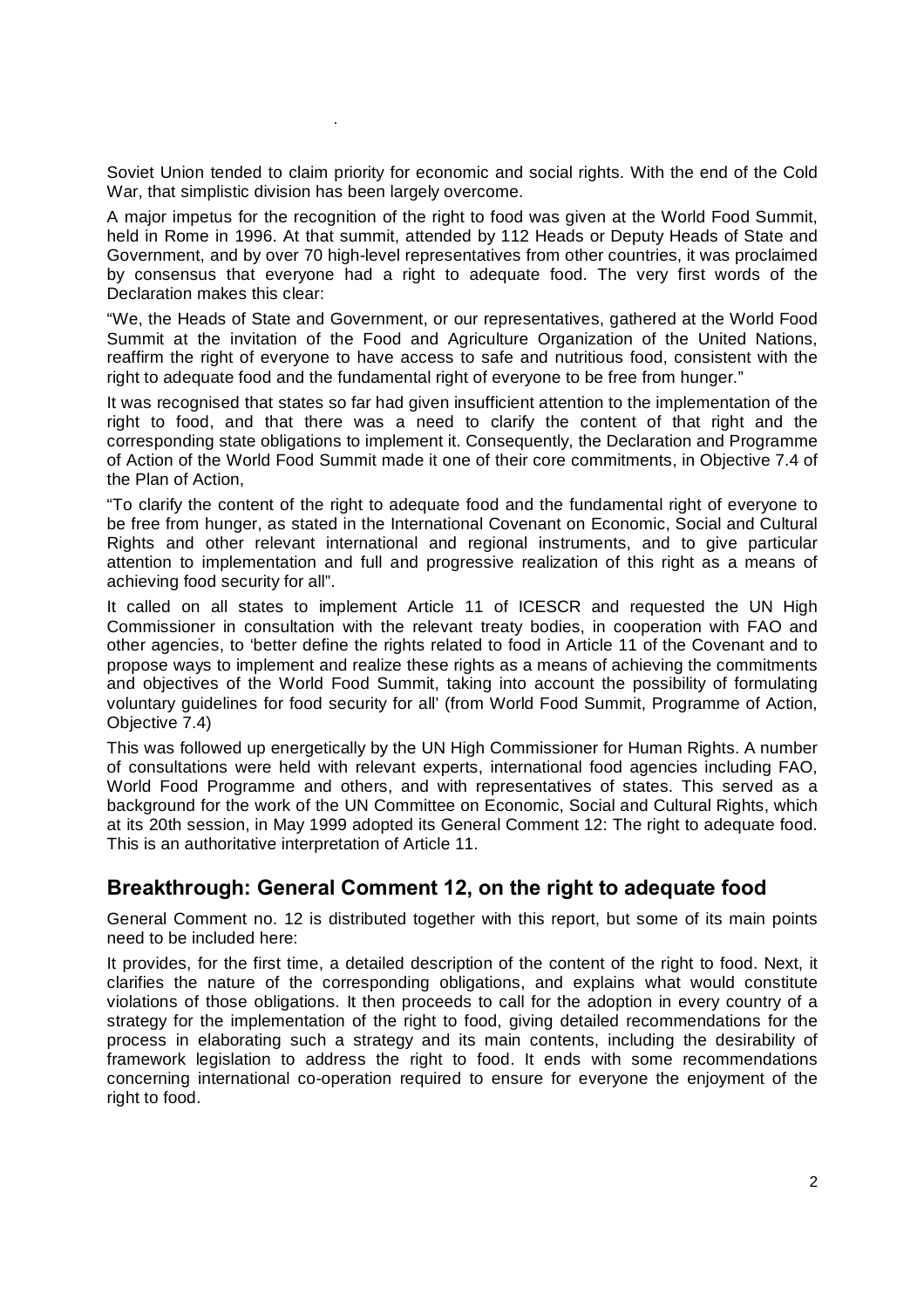### **Content of the right to adequate food**

.

The content is described by the Committee as follows (paras 6-14 of General Comment 12):

"6. The right to adequate food is realized when every man, woman and child, alone or in community with others, has physical and economic access at all times to adequate food or means for its procurement. The right to adequate food shall therefore not be interpreted in a narrow or restrictive sense which equates it with a minimum package of calories, proteins and other specific nutrients. The right to adequate food will have to be realized progressively. However, States have a core obligation to take the necessary action to mitigate and alleviate hunger as provided for in paragraph 2 of article 11, even in times of natural or other disasters.

"*Adequacy and sustainability of food availability and access* 

"7. The concept of adequacy is particularly significant in relation to the right to food since it serves to underline a number of factors which must be taken into account in determining whether particular foods or diets that are accessible can be considered the most appropriate under given circumstances for the purposes of article 11 of the Covenant. The notion of sustainability is intrinsically linked to the notion of adequate food or food security, implying food being accessible for both present and future generations. The precise meaning of "adequacy" is to a large extent determined by prevailing social, economic, cultural, climatic, ecological and other conditions, while "sustainability" incorporates the notion of long-term availability and accessibility.

"8. The Committee considers that the core content of the right to adequate food implies:

"The availability of food in a quantity and quality sufficient to satisfy the dietary needs of individuals, free from adverse substances, and acceptable within a given culture;

"The accessibility of such food in ways that are sustainable and that do not interfere with the enjoyment of other human rights.

"9. Dietary needs implies that the diet as a whole contains a mix of nutrients for physical and mental growth, development and maintenance, and physical activity that are in compliance with human physiological needs at all stages throughout the life cycle and according to gender and occupation. Measures may therefore need to be taken to maintain, adapt or strengthen dietary diversity and appropriate consumption and feeding patterns, including breast-feeding, while ensuring that changes in availability and access to food supply as a minimum do not negatively affect dietary composition and intake.

"10. Free from adverse substances sets requirements for food safety and for a range of protective measures by both public and private means to prevent contamination of foodstuffs through adulteration and/or through bad environmental hygiene or inappropriate handling at different stages throughout the food chain; care must also be taken to identify and avoid or destroy naturally occurring toxins.

"11. Cultural or consumer acceptability implies the need also to take into account, as far as possible, perceived non nutrient-based values attached to food and food consumption and informed consumer concerns regarding the nature of accessible food supplies.

"12. Availability refers to the possibilities either for feeding oneself directly from productive land or other natural resources, or for well functioning distribution, processing and market systems that can move food from the site of production to where it is needed in accordance with demand.

"13. Accessibility encompasses both economic and physical accessibility:

"Economic accessibility implies that personal or household financial costs associated with the acquisition of food for an adequate diet should be at a level such that the attainment and satisfaction of other basic needs are not threatened or compromised. Economic accessibility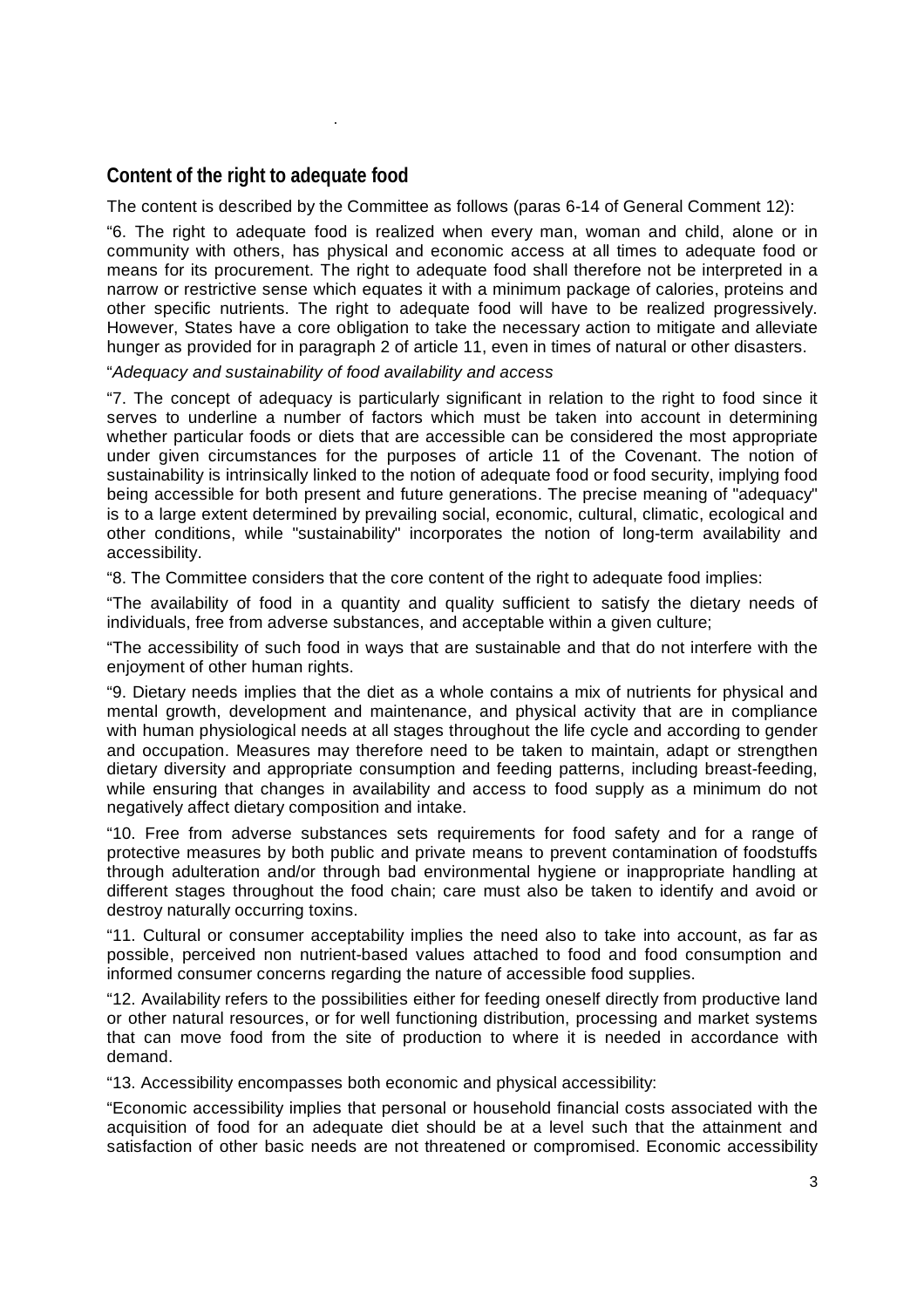applies to any acquisition pattern or entitlement through which people procure their food and is a measure of the extent to which it is satisfactory for the enjoyment of the right to adequate food. Socially vulnerable groups such as landless persons and other particularly impoverished segments of the population may need attention through special programmes.

"Physical accessibility implies that adequate food must be accessible to everyone, including physically vulnerable individuals, such as infants and young children, elderly people, the physically disabled, the terminally ill and persons with persistent medical problems, including the mentally ill. Victims of natural disasters, people living in disaster-prone areas and other specially disadvantaged groups may need special attention and sometimes priority consideration with respect to accessibility of food. A particular vulnerability is that of many indigenous population groups whose access to their ancestral lands may be threatened".

### **On state obligations**

.

The nature of the legal obligations of States parties are set out in article 2 of the Covenant. The principal obligation is to take steps to achieve *progressively* the full realization of the right to adequate food. This imposes an obligation to move as expeditiously as possible towards that goal. Every State is obliged to ensure for everyone under its jurisdiction access to the minimum essential food which is sufficient, nutritionally adequate and safe, to ensure their freedom from hunger.

In General Comment no. 12 para 15, the Committee presents its view of the levels of state obligations:

"15. The right to adequate food, like any other human right, imposes three types or levels of obligations on States parties: the obligations to *respect*, to *protect* and to *fulfil*. In turn, the obligation to *fulfil* incorporates both an obligation to *facilitate* and an obligation to *provide*. The obligation to *respect* existing access to adequate food requires States parties not to take any measures that result in preventing such access. The obligation to *protect* requires measures by the State to ensure that enterprises or individuals do not deprive individuals of their access to adequate food. The obligation to *fulfil* (*facilitate)* means the State must pro-actively engage in activities intended to strengthen people's access to and utilization of resources and means to ensure their livelihood, including food security. Finally, whenever an individual or group is unable, for reasons beyond their control, to enjoy the right to adequate food by the means at their disposal, States have the obligation to *fulfil (provide)* that right directly. This obligation also applies for persons who are victims of natural or other disasters."

### **On national implementation of the right to food**

The Committee recognises in General Comment 12 that the most appropriate ways and means of implementing the right to adequate food will inevitably vary significantly from one State to another, and that every State has a margin of discretion in choosing its own approaches.

Nevertheless, the Covenant clearly requires that States take whatever steps are necessary to ensure that everyone is free from hunger and as soon as possible can enjoy the right to adequate food.

The Committee considers it necessary that States adopt a national strategy to ensure food and nutrition security for all. For that purpose there is a need for a systematic identification of policy measures and activities, based on the normative content of the right to adequate food and spelled out in relation to the levels and nature of State parties' obligations. This will, according the Committee, facilitate coordination between ministries and regional and local authorities and ensure that related policies and administrative decisions are in compliance with the obligations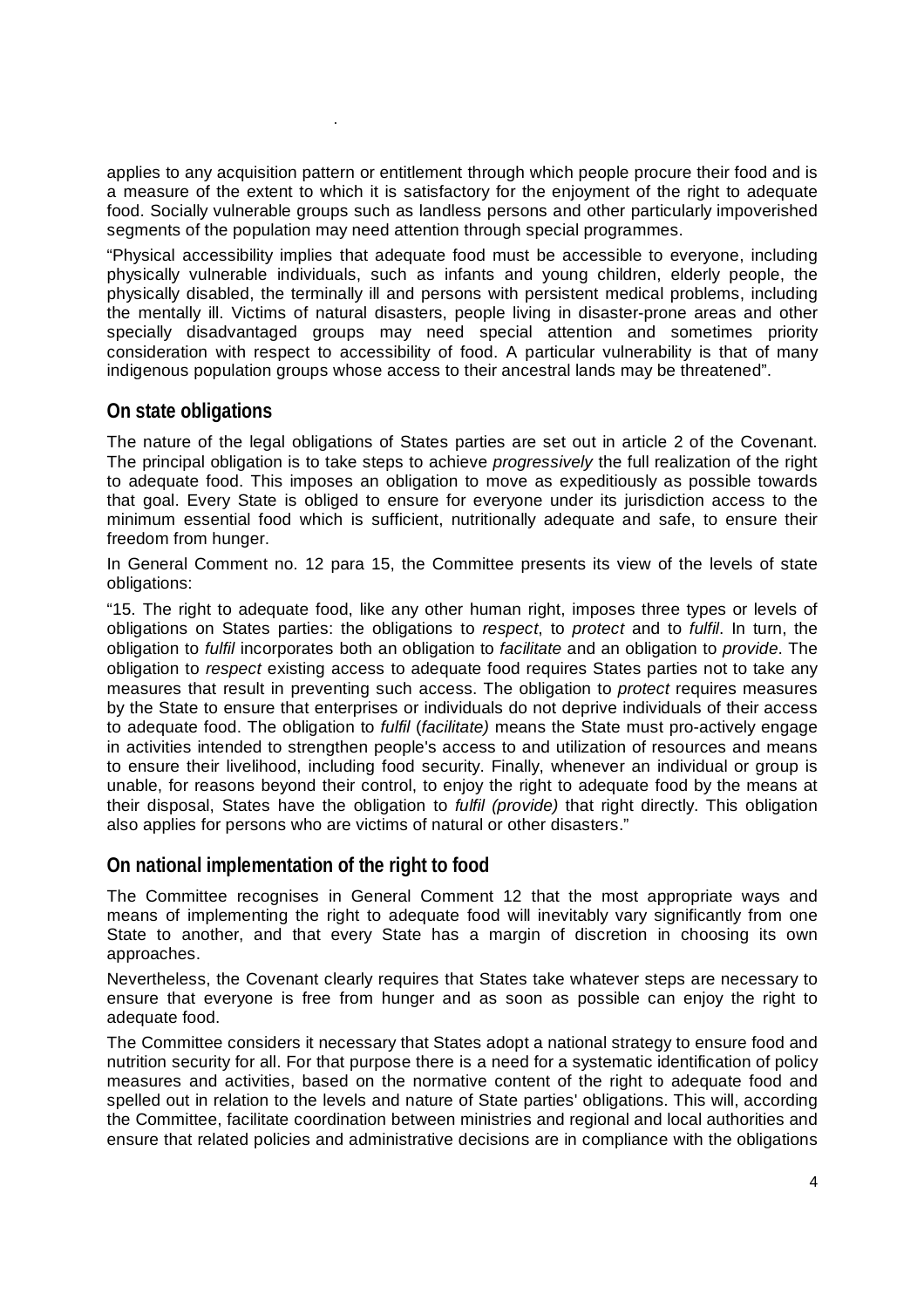under article 11 of the Covenant. The strategy should address critical issues and measures in regard to *all* aspects of the food system, including the production, processing, distribution, marketing and consumption of safe food, as well as parallel measures in the fields of health, education, employment and social security. Care should be taken to ensure the most sustainable management and use of natural and other resources for food at the national, regional, local and household levels. As part of their obligations to protect people's resource base for food, States parties should take appropriate steps to ensure that activities of the private business sector and civil society are in conformity with the right to food.

.

In implementing the country-specific strategies referred to above, States should set verifiable benchmarks for subsequent national and international monitoring.

The Committee finds it advisable that States consider the adoption of a *framework law* as a major instrument in the implementation of the national strategy concerning the right to food. The framework law should include provisions on its purpose; the targets or goals to be achieved and the time-frame to be set for the achievement of those targets; the means by which the purpose could be achieved described in broad terms, in particular the intended collaboration with civil society and the private sector and with international organizations; institutional responsibility for the process; and the national mechanisms for its monitoring, as well as possible recourse procedures. In developing the benchmarks and framework legislation, States parties should actively involve civil society organizations.

The Committee calls on States to develop and maintain mechanisms to monitor progress towards the realization of the right to adequate food for all, to identify the factors and difficulties affecting the degree of implementation of their obligations, and to facilitate the adoption of corrective legislation and administrative measures.

The Committee further holds that any person or group who is a victim of a violation of the right to adequate food should have access to effective judicial or other appropriate remedies at both national and international levels.The incorporation in the domestic legal order of international instruments recognizing the right to food, or recognition of their applicability, could significantly enhance the scope and effectiveness of remedial measures and should be encouraged in all cases. Courts would then be empowered to adjudicate violations of the core content of the right to food by direct reference to obligations under the Covenant.

### **On the voluntary guidelines for the implementation of the right to food**

In the Declaration adopted at the World Food Summit: five years later (WFS:fyl) in June 2002, the Heads of State and Government reaffirmed the right of everyone to have access to safe and nutritious food and invited he FAO Council to establish an Intergovernmental Working Group to elaborate a set of voluntary guidelines to support Member States' efforts to achieve the progressive realisation of the right to adequate food in the context of national food security. The Voluntary Guidelines, which should serve as practical tools to ensure implementation of the right to food in line with its interpretation given by General Comment 12 discussed above, contain 19 such guidelines, contained in section II of the document, entitled 'Enabling Environment, Assistance and Accoundability'. Of practical usefulness are guidelines 3 (strategies) guideline 5 (institutions), guideline 6 (stakeholders), guideline 7 (legal framework), and in particular guideline 8 (acces to resources and assets) which deals with labour, land, water, genetic resources for food and agriculture, sustaiability, and services. Important is also guideline 9 (food safety and consumer protection), guudeline 10 (nutrition), guideline 13 (support for vulnerable groups), guideline 14 (safety nets), guideline 16 (natural and humanmade disasters).

Special attention needs to be given to guideline 17 (monitoring, indicators and benchmarks) and quideline 18 (national human rights institutions). From the perspective of global solidarity,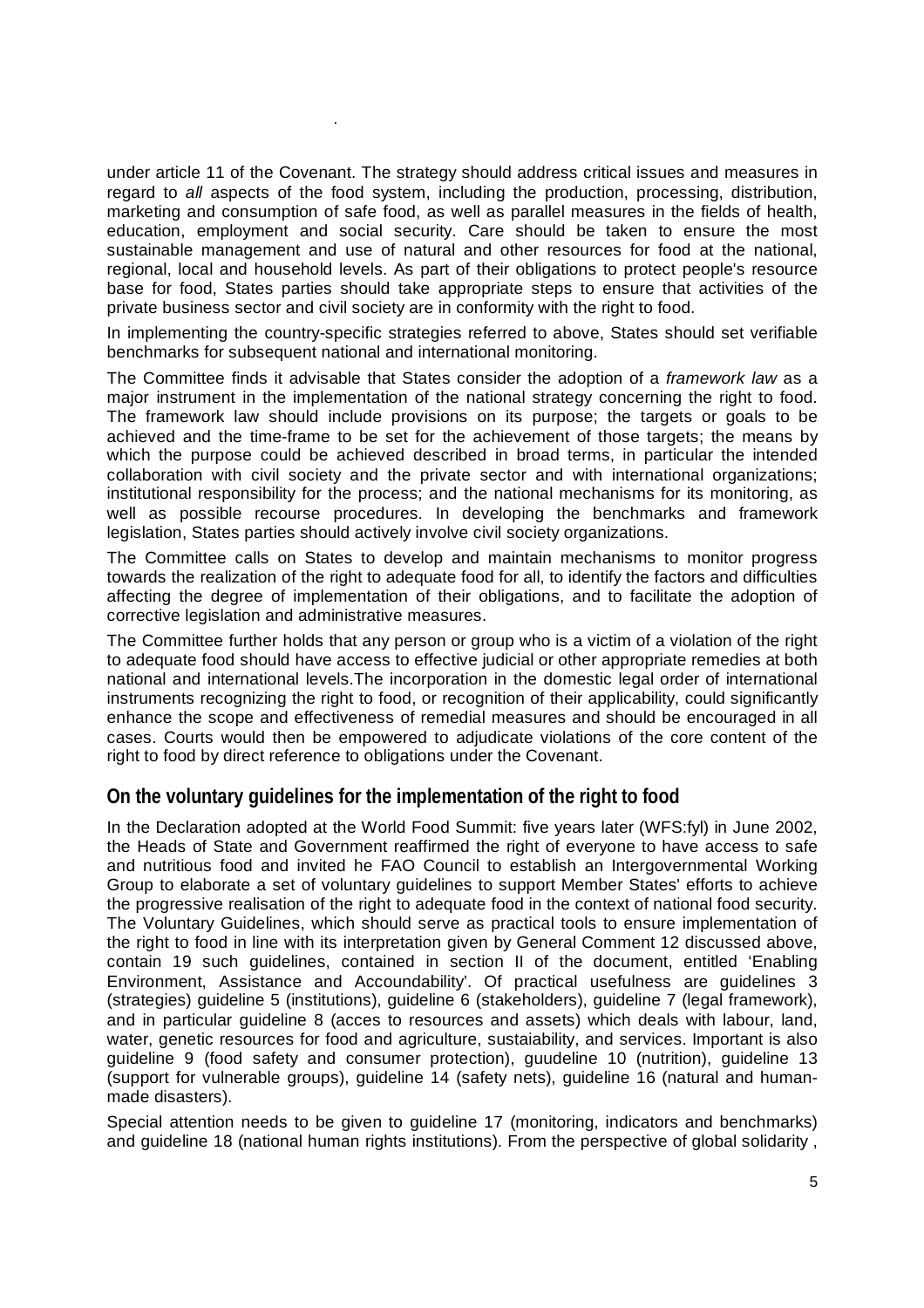great attention should also be given to guideline 19 (international dimension) together with section III of the Guidelines, which contain an elaboration of international measures, actions and commitments, spelling out the roles of the international community, adressing technical cooperation, international trade, overcoming the problems of external debts, and addressing official development assistance and international food aid. Under the heading 'Promotion and protection of the right to adequate food' it is stated that the organs and specialised agencies related to human rights should continue to enhance the coordination of their activities based on the consistent and objective application of international human right instruments including the promotion of the progressive realization of the right to adequate food.

It ends by the following statement:

.

"*The promotion and protection of all human rights and fundamental freedoms must be considered a priority objective of the United Nations in accordance with its purposes and principles, in particular the purpose of international cooperation. In the framework of these purposes and principles, the promotion and protection of all human rights including the progressive realization of the right to adequate food, is a legitimate concern of all member states, the international community and civil society*"*.* 

## **2. National implementation: Brief description of the national reports**

### **General**

For the purpose of Commission, a questionnaire was prepared together with an explanatory note.

Six reports have been received at the time of writing this report. Of these, two only have based their report systematically on the questionnaire; the four others have approached the issue from a variety of different approaches. While this provides for a number of interesting perspectives, it makes it somewhat difficult to compare the reports. In this section, a description will be given of the main contents of the reports; in section 3, some common observations will be drawn.

In preparing the description of the reports I have been assisted by some of my collegues within the International Project on the Right to Food in Development: Ms. Siri Damman (the case of Argentina), Mr. Hans Morten Haugen (the case of the Netherlands) and Professor Arne Oshaug (the case of Poland).

### **2.1 The right to food within the context of human rights in Argentine**

The report was presented by María Adriana VICTORIA and Claudia Roxana ZEMÁN (summary by Siri Damman)

The report is thorough and comprehensive. Interestingly, according to the authors, Argentinean jurisprudence "imply the incorporation of criteria of interpretation from international law into the Argentinean juridical order, and, secondly, ratifies, as a Constitutional instruction, the guiding character that must be given to the decisions of the international bodies" (including the CESCR's GC 12) The argument is found in the text under. After a long presentation of laws and institutions of relevance to the right to food, the authors does however rely quite extensively on the report of FIAN, an international non-governmental organisation devoted to the right to food, for their conclusions and recommendations.

In Argentine's constitutional reform of 1994 (art. 75.22), international human rights treaties ratified by Argentine are given Constitutional standing. Their practical implications are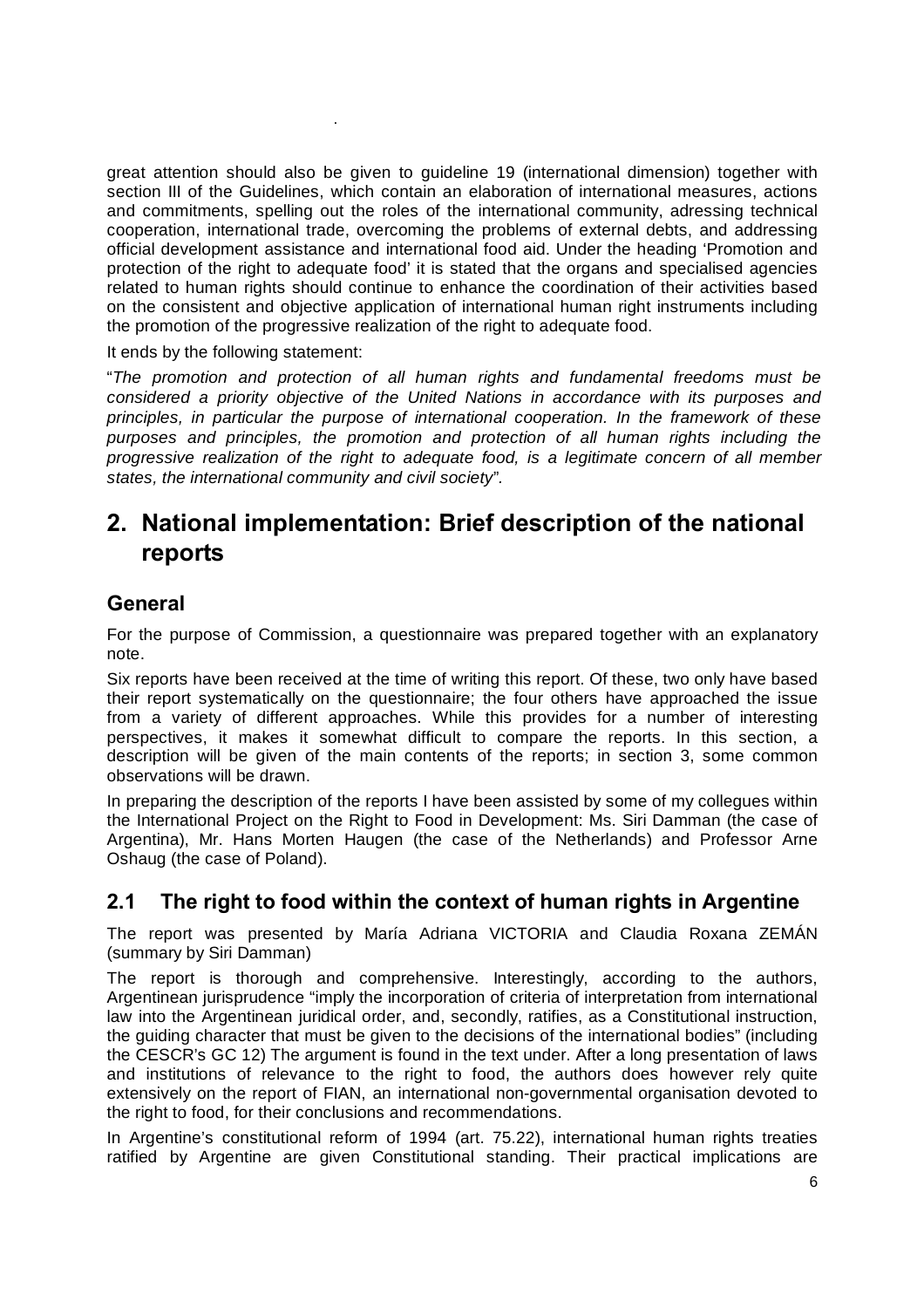established by the jurisprudence of the Supreme Court. With this new text, then, all HR treaties are above the law.

.

In regard to implementation of these agreements, the reform of 1994 has incorporated as criterion of interpretation resolutions coming from the organs that supervise the international instruments. This doctrine was supported by the leading case "Giroldi". In this case, the Court interpreted that: the constitutional hierarchy of the American Convention on Human rights has been established by expressed will of the constituent "in the conditions of its validity/use" (article 75, inc. 22, 2nd paragraph). This is, just as the said Convention applies internationally and considering particularly its effective jurisprudential application by the international courts through competent interpretation and application. Hence the alluded jurisprudence should serve as guide for the interpretation of the Conventional principles since the Argentinean State has recognized the competence of the Inter-American Court in all cases related to the interpretation and application of the American Convention (conf. arts. 75 of the National Constitution, 62 and 64 American Convention and article 2, law 23.054).

Based in this case, the Court confirmed the doctrine of the Ekmekdjian case, on the guiding character of international decisions, but this time, based it on the constitutional expression "in the conditions of its validity/use". Thus, it interpreted the scope to be wider than previously stated (tidligere tolkning er ikke inkludert her- Siri): with a content not only limited to the recognition of the effect of the reservations of the moment of the ratification of an agreement. The Court maintained that the interpretation of the treaty should be guided by the jurisprudence of the Inter-American Court of Human Rights, which has as one of its objectives to interpret the American Convention on Human Rights (Pact San Jose, Costa Rica).

This criterion, established by the court, has a double effect: on the one hand, it ratifies the incorporation of criteria of interpretation from international law into the Argentinean juridical order, and, secondly, ratifies, but now as a Constitutional instruction, the guiding character that must be given to the decisions of the international bodies.

It thus becomes clear that, in conformity with the jurisprudence developed by the Argentinean Supreme Court based in the text of the Argentinean Constitution reformed in 1994, that Argentinean courts not only must apply the international instruments of human rights, but also the interpretational principles of the International HR law. Especially when resolving matters included in international agreements of human rights, they must take into consideration the jurisprudential interpretations developed by the international organs of application.

Extra weight is given to this idea by the constitutional hierarchy of the agreements of human rights established by the art. 75.22 of the National Constitution and, in general, in the philosophy that justifies the adherence of the states to international mechanisms protecting human rights. The international HR instruments establish diverse international mechanisms by which the realization of the obligations assumed by the State are supervised. Through the adoption of these instruments the States delegate competences, among them interpretation, to the international organs of application, like the Committee of Economic, Social and Cultural Rights. This body, having as an objective to better define the content of the rights contained in the ICESCR, resorts to General Comments on certain aspects of concern, and on Concluding Observations to the periodic reports presented by State parties.

The administrative resolutions that serve as instruments of the treaty are those that authorize plans of emergency and food programs in order to make effective the obligation of the national State (preferably) of protecting and to provide suitable food. Likewise there are much questioned resolutions or decisions violate the obligations assumed by the State of Argentina in regard to the right to food by cutting 16.721.947\$ (25%) of the budget of "program 22" (Food aid and family support) of the Department of Social Development and Environment, targeted to the most vulnerable.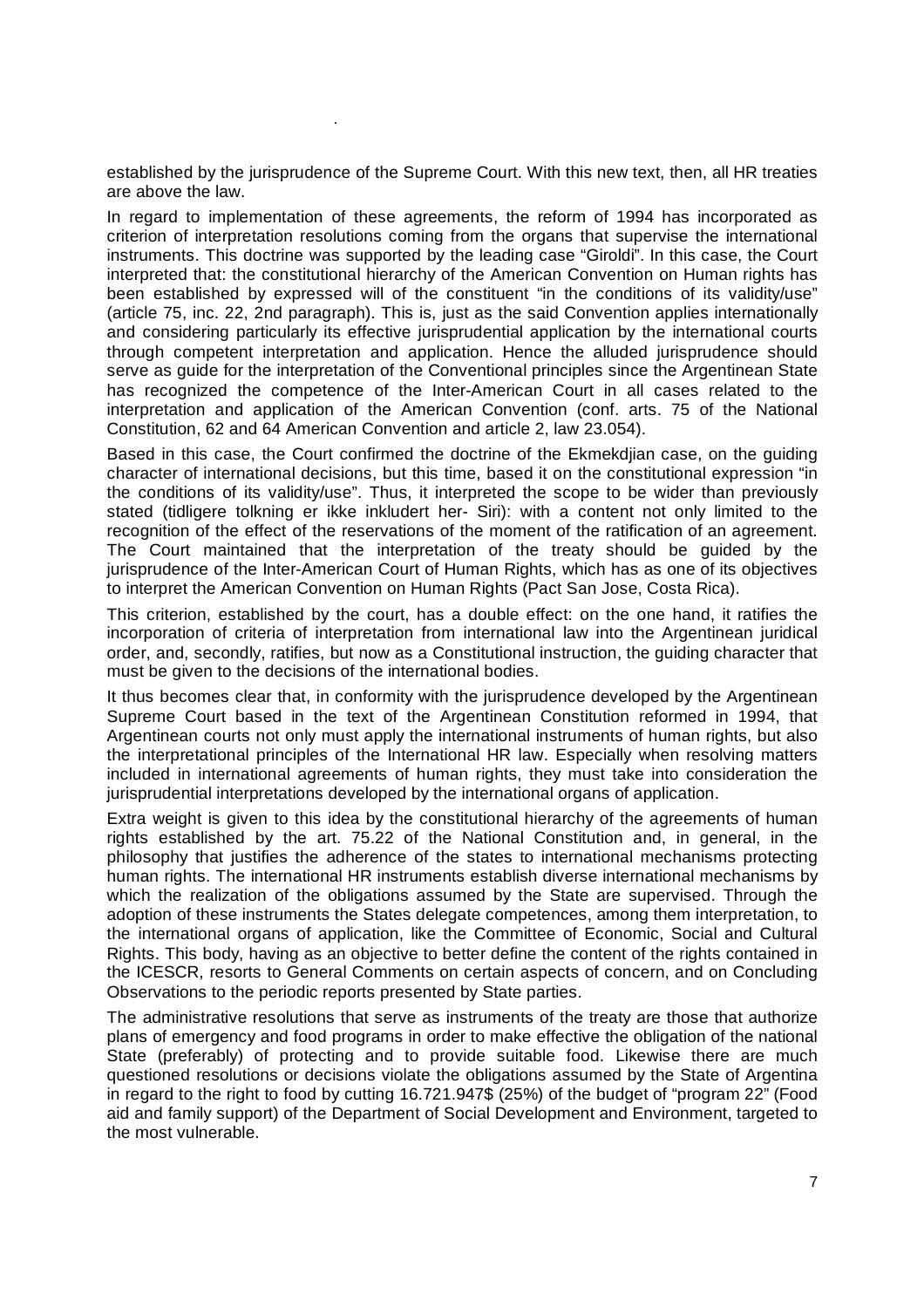In Argentina, at national level, there is a Sub-secretary of Food Politics and a General Board of Food Politics. Even if some food and social plans are established, there is no real, efficient, and transparent food politics. There are programs of direct food delivery, but no food policy cutting across several Ministries, including both production, distribution and consumption. In situations of extreme poverty it is necessary to generate food politics that support that work and favour the ties within the family unit.

.

Argentina has violated the ICESCR, as is shown in the recent report produced by FIAN International and the Service of the Evangelical Churches in Germany.

**Conclusion:** The report (FIAN) indicates: a) Lack of protection to the population in situation of extreme vulnerability (girls and indigent children less than 5 years). b) Lack of state support to the productive projects by unemployed workers. c) Absence of politics that promote and create jobs. d) Absolute shortage of the programs of food aid and of inclome transfers. Arbitrariness, clientilism and discrimination in the execution of the programs e) negligence of the State to adopt tax politics that redistribute the wealth and provide the State with the necessary resources to comply with their human rights obligations. f) Reduced social spending and reduced capacity of the Argentine State to mobilize resources to comply with their obligations due to the credit agreements with the International Financial Insititutions.

The recommendations are that the Argentine government (national and provincial) respect the access to an adequate diet; assure that no measures impede the access to an adequate diet; that measures are adopted to stop businesses or individuals from depriving people of the access to an adequate diet; That the access and the utilization of productive resources for food security are promoted and strenghtened, and that an economic policy be implemented that promote work creation and the producion capacity of small farmers; and that sufficient and adequate programs for transfers of incomes and food aid be guaranteed; that productive projects led by the unemployed are supported; that the political national agribusiness is redefined so that priority be given to strengthening the productive capacity of the small producers; That the food programs, the aid offered really reach its beneficiaries without political "clientism" or other problems; that the selection of beneficiaries, the aid and its effects is permanently monitored by the state, NGO's and local communities.

The Argentine State is thus obligated to show that it has not violated the ICESCR by omission by not having carried out all the necessary efforts and utilized all available resources to comply with the minimum obligation of guaranteeing the freedom from hunger in the population.

### **2.2 The French contribution, by Mme Bernard Mandeville**

Me Bernard Mandeville has prepared the report around the two major issues: The right to sufficient food, and the right to qualitatively decent food. It contains important information and analysis. The report has not, however, been organised on the basis of the questionnaire, nor has it drawn on General Comment no, 12 of the UN Committee on Econmic, Social and Cultural Rights.

The author, who is Barrister at the Paris bar and Specialist in Land law, sees a major problem in the question of the justiciability of the right to food. Referring to the UN Special Rapporteur on the Right to Food, Professor Jean Ziegler, who has stated that "*to set Economic, Social and Cultural Rights beside Courts competence, would be arbitrary and incompatible with Vienna principle relating to indivisibility and interdependence of rights*". Me Mandeville notes that French doctrine traditionally considers these rights as objective rights which are not likely to found legal actions.

The report is not based on a discussion of the relevant international legal provisions and their validity in French law. The first part – the right to sufficient food – is essentially a reflection based on the principles of assistance in the 1946 French constitution and the ongoing debate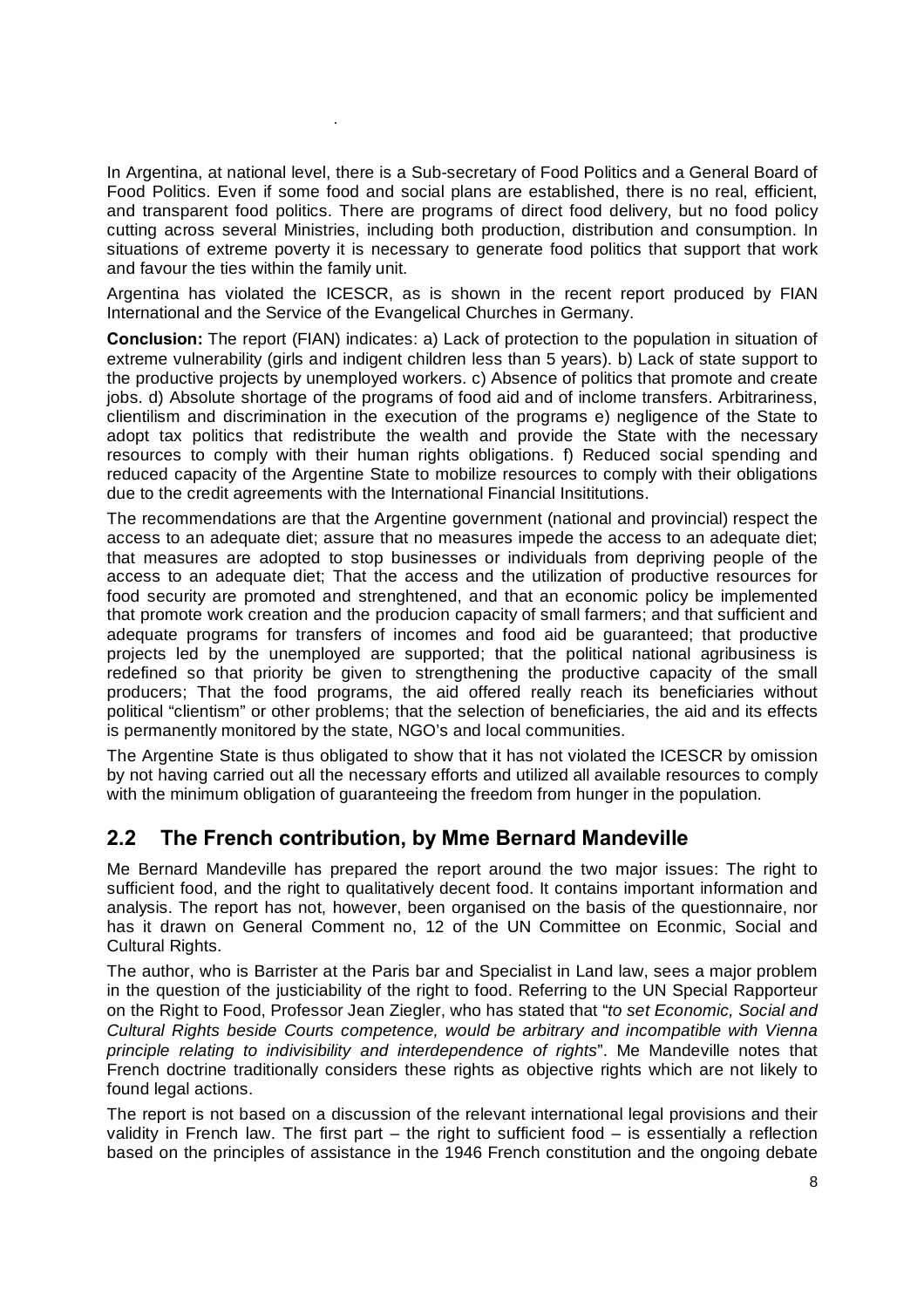on the scope, strength and benefits of the French welfare system. The author also addresses the question of access to sufficient food thanks to private solidarity – in other words, the notion of charity, which preceded the emergence of economic and social rights. There is some interesting information on the right to sufficient food and the court precedent on 'the state of need', though rather marginal to the core issues of the right to food.

 The second part deals with European and French legal response to qualitatively decent food, which essentially is the question of food safety. In that part, the author gives useful description of liability for defective food products in private law, the preventive norms on food safety, and the monitoring of food quality. None of these are derived from the right to food but are relevant for the enjoyment of the right to food.

The author ends by an interesting discussion of the possibility that the right to adequate food contains ambiguities that can result in contradictions.

### **2.3 The Italian contribution, by Eleonora Sirsi**

(Summarised by the author herself)

.

Nowadays the right to adequate food is to be considered in the larger context of food security in its double meanings of food security and food safety.

Food security, that is the possibility to be able to access to food in sufficient quantity and quality to satisfy life needs, has been the object of interest in Italy as well as in other western countries until the end of the second world war, but at the moment time it is considered only in the field of welfare politics.

Welfare system has an administrative organisation inspired to the principle of subsidiarity and it is marked by the development of social security net composed by non institutional and no profit organisations.

As to food security the right to food has got no autonomous dimension and its fulfilment is bound to health protection and to the right of people to live in a dignified and free way in accordance with duties imposed by political, economic and social solidarity.

The fulfilment of the right to food is part of the Italian action in the international organisation aimed at fighting against hunger and poverty in developing countries. In this matter is considered very important to fight in defence of the biological diversity : the idea is that for the poorest farmers, the diversity of life may be their best protection against starvation.

Food safety is very important in Italy, as well as in other European countries. Two different meanings could be referred to food safety: a) food safety meant food must be neither harmful to nor unsuitable for human consumption, b) food safety as nutritional security. According to this last meaning it is necessary to move from a merely negative or defensive action to avoid harmful food, to a positive action in order to promote healthy food by the State.

The Health ministry and Agriculture ministry promote studies to assess connections between inappropriate feeding and the rising of diseases,(like diabetes, cancer, obesity) and carry on informative and educational actions in order to promote a healthy way of life within nutritional security.

Referring to the first meaning of food safety (a) we must say that Italy had already got its own legislation before the European Community took its own.

After many episodic measures, a legislation about food care based on the regulation of inspections to the food production structures was worked out. Another legislation deriving from the implementation of European directives about self-control in food industry has later been jointed which is marked by the singling out of derogations to protect local products.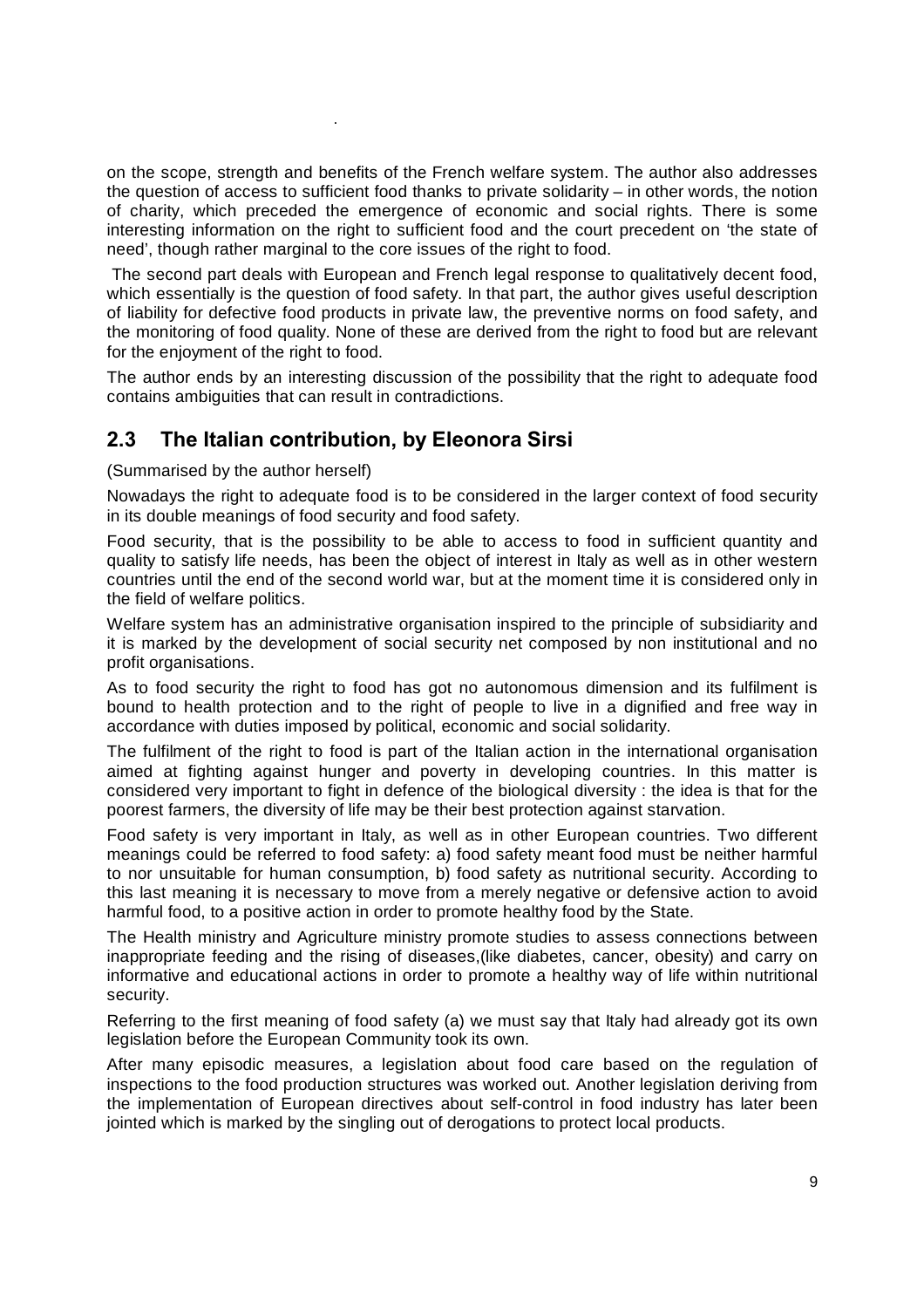The recent modifications of European legislation about food care will lead to the extension of self-control to primary phase in Italy too. After the White Paper on Food Safety and the Reg 2002/178, the right to adequate food, meant as safe food, is marked by the statement of some principle ( from farm to fork, precaution, risk analysis, accountability of agents in the chain production) by the implementation of some instrument (labelling, traceability, checks) by the renewal of institutional framework (EFSA).

In Italy the authority which will interact with EFSA has not been established yet; at the moment the competences of the future national authority are shared by different bodies.

In stating the different competences of regions and State the Italian Constitution includes food legislation in the so-called "competenza concorrente"; by this we meant that Regions can make laws within the larger context and in compliance with national legislation (art 117 Italian Constitution).

In the Italian framework food quality is closely linked to food safety: all the agents of the production chain have been involved in increasing the value of food products through many different instruments and initiatives.

Part of this valorisation consists of setting off the production process, which includes productions respecting the environment, able to obtain healthier products and to be connected with local values and traditions.

Food law, meant as a set of rules, is the object of growing attention in Academic community as new courses established in many faculties and publications can show.

### **2.4 The Netherlands: abundant in food, wanting in law**

by Prof. dr. B.M.J. van der Meulen, dr. F.M.C. Vlemminx (summary by Hans Morten Haugen)

.

The report is very interesting, and the authors have a precise understanding, not only of the status of the right to food in the Dutch legal system, but also of other social human rights.

The right to food as such is not set out in the Dutch Constitution. The government found it unnecessary to mention it separately as it was considered to be implicit in the right to means of subsistence laid down in Article 20 (ref. Article 1.2 of the ICESCR).

The authors examine the influence of the Dutch ratification of the ICESCR, and find this to be very limited. The Dutch government said that the human rights recognised in the ICESCR "…do not offer a fixed standard for the rate and degree of realisation of those rights" (note 13) and do "…not have direct applicability" (note 7). Moreover, they found that the implementation of all ESC rights in the Constitution had almost been realised (note 17). The view expressed by the Government in the 1970s has also influenced the position of the Dutch courts.

The General Comments, including those on the nature of the obligations (No. 3) and on national implementation (No. 9) have not changed this position, and "…appear to play no role at all" (p. 7). In a 1995 ruling from the Central Appeals Court (the highest court regarding social security) there was, however, an acknowledgement that Article 11 ICESCR "…compelled the government to guarantee an adequate minimum" (note 31). This is seen by the authors as a significant step in the right direction, even if the Court did not explicitly say that Article 11 had direct applicability. Later decisions by the Central Appeals Court, both in 2004, have not confirmed this, and the authors find that this implies that the direct applicability of the rights recognized in ICESCR is denied (p. 9).

Moreover, the authors identify the Netherlands to be among the States which most explicitly sought to downplay the significance of the Voluntary Guidelines, by chairing the EU during these negotiations. Also in the last reporting to the Committee on ESCR, the government presented very non-problematising information on Article 11.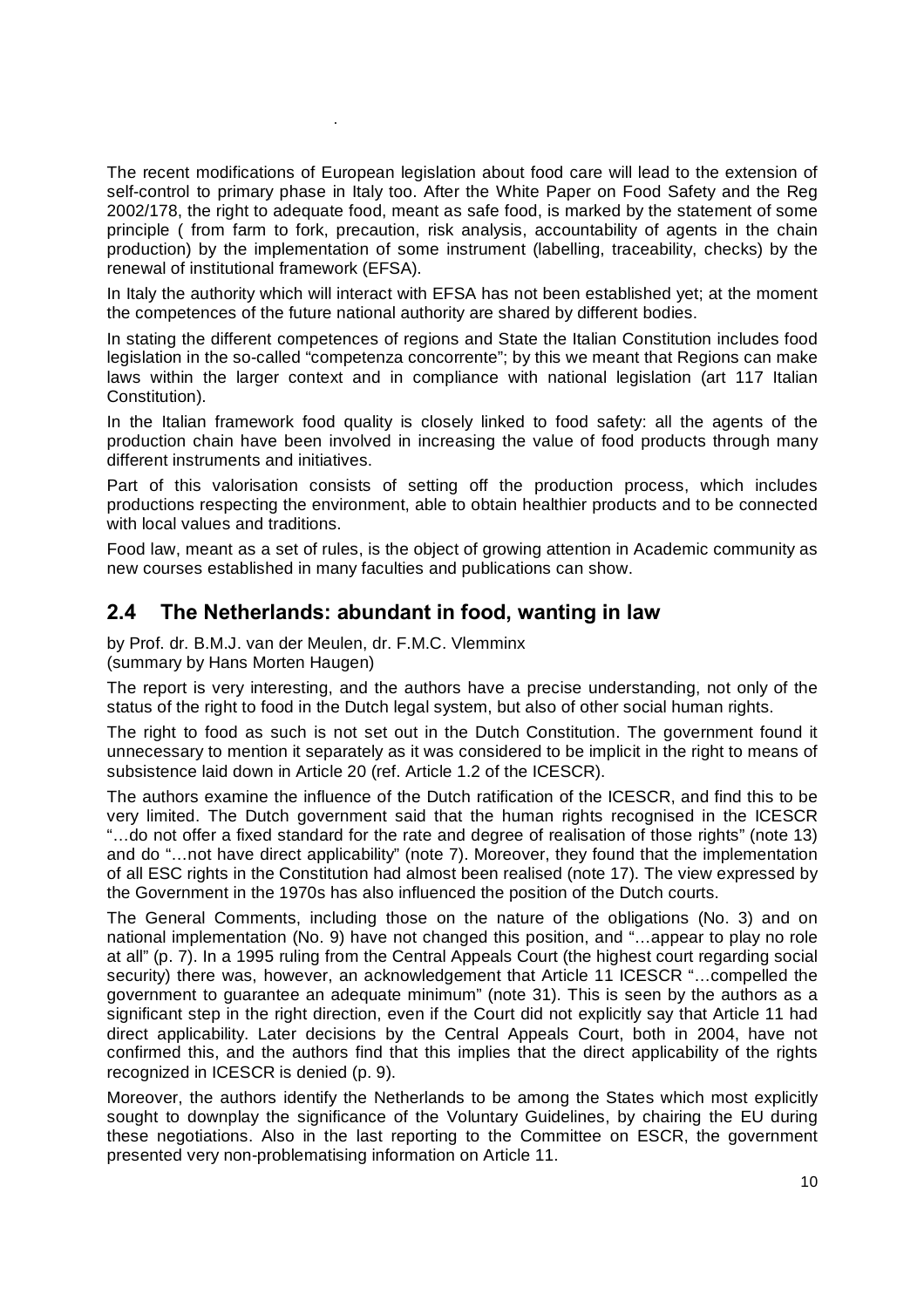The latter part of the paper is devoted to issues relating to food safety, of which there are several EU directives and regulations, with the General Food Law (Regulation 178/2002) being the most comprehensive. The authors state that these regulations "…are not connected to the right to food" (p. 15) and that that "…there are no regulations concerning the quality of food to satisfy the dietary needs of individuals" (p. 17). What the authors mean by these responses is that the EU regulations deals exclusively with food safety, and that they are neither derived from the core contents of the right to food as outlined in General Comment No. 12 on, *inter alia*, food *accessibility,* nor are they related to any standards regarding the *nutritional quality* of food.

Issues relating to legal protection for consumers in the context of food safety, including liability, are addressed in the last sections of the report.

The conclusion by the authors is that in the Netherlands "…it would be relatively easy to develop a working system of respect for the human right to food" (p. 23). While the authors previously have referred to the three levels of State obligations (note 26), this emphasis on 'respect' is unfortunate, as it ignores the 'protect' and 'fulfil' levels.

### **2.5 The Norwegian contribution, by Marianne Smith**

.

This contribution is organised through a systematic application of the questionnaire. It reflects the extensive discussion that has taken place in Norway on the subject which has led, inter alia, to the incorporation of the International Covenant on Economic, Social and Cultural Rights in domestic Norwegian law and which, together with other key international human rights instruments, have precedence over other Norwegian law.

The author points out that Norway's commitment to promoting human rights is reflected in Government policy. The most important document is the National Plan of Action for Human Rights presented to the Storting (Parliament) in 1999 under the title *Focus on Human Dignity*. The main purpose of this Plan is to ascertain how the Norwegian authorities can contribute towards ensuring the best possible protection of human rights now and in the future. The author notes that the economic and social rights did not get as full attention as the civil and political rights, and the right to food was only briefly mentioned. But the Human Rights Act of 1999, which inter alia made the economic and social rights part of Norwegian law through the incorporation of the ICECR, was passed as a result of the action plan for human rights.

It has been since been given a follow-up in various ways, especially in the Report no 19 (1999- 2000) to the Storting regarding Norwegian National Food and Agricultural Policy

 The Plan of Action for Human Rights also makes it clear that human rights may play a role in areas of Norwegian public administration which are not associated with the promotion of human rights. For instance, the Government is seeking to integrate human rights considerations in the fisheries administration's day-to-day policy and work. Similarly, the Government will continue to develop a national food and agricultural policy that is in line with the International Covenant on Economic, Social and Cultural Rights.

This is underlined in the Report no 19 (1999-2000) to the Storting regarding Norwegian National Food and Agricultural Policy, which refers to the ICESCR article 11. It states that food is a human right, and that Norway has a obvious duty to ensure food security for Norwegian citizens, keeping in mind the 3 levels of state obligations; respect, protect and fulfil, and refers to *General Comment nr 12* which was enclosed as a non-printed annex.

The report gives several examples showing a human rights approach to the agricultural policy. It states that a priority area is a consumer oriented agricultural policy, and emphasizes the connection between production and marketing of food, on one side, and nutrition and health on the other side. Norwegian agriculture shall contribute to assure the consumers a stable and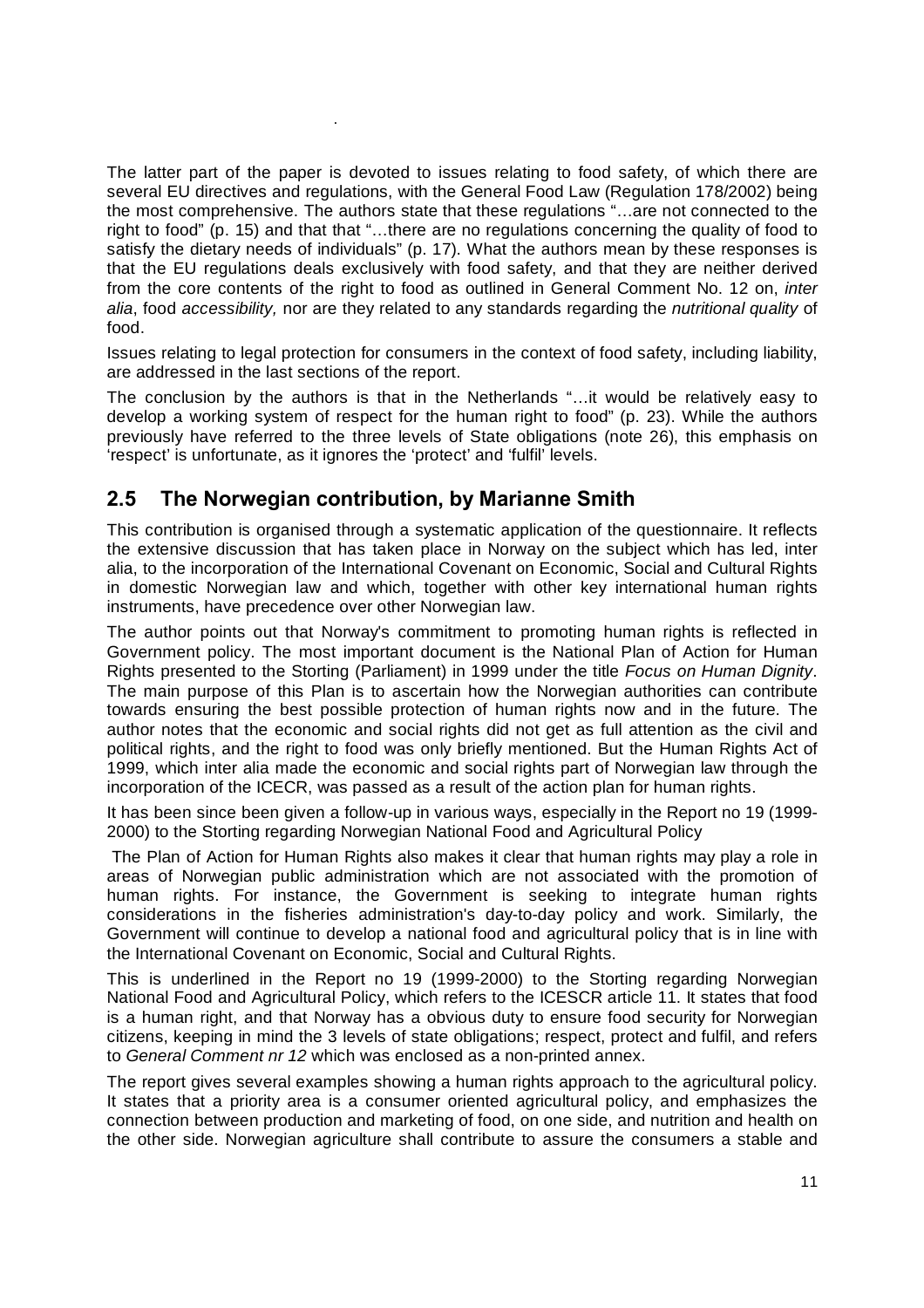adequate food supply relating to quantity, quality, food safety, and a food production based on ethical and ecological sustainability. To secure the consumers healthy and safe food, the whole food chain shall be subject to quality and in-house control systems, regulations and inspections within the framework of international agreements and in compliance with the precautionary principle. Since Norway is importing about 50% of its food supply, several of these principles apply also to the imported food.

.

In spite of the recognition of economic and social rights in general and the right to food in particular, there are many open questions to be addressed. The report gives a detailed response to nearly all the questions raised in the questionnaire.

The report provides a detailed overview of regulations relating to the state obligation to respect, protect and fulfil adequate food in the national legal system, organised in correspondence with the content of the right to food as set out in General Comment No. 12.

The author addresses under separate headings the obligation of states to ensure the availability of food in a quantity and quality (1)sufficient to satisfy the dietary needs of individuals, (2) free from adverse substances, and (3) acceptable within a given culture.

This raises the question whether these regulations are connected to the right to food. The author refers to the Proposition to the Odelsting (the relevant chamber of the Parliament) regarding the Act on Food Safety and Food Production (the Food Act) where it was stated:

"*The term Food Security is closely connected to the Right to Food. Article 11 in the UN Covenant on Economic, Social and Cultural Rights states that every State party shall recognise the Right to Food as a Human Right. According to the Act relating to the strengthening of the status of human rights in Norwegian Law (the Human Rights Act). The Covenant has the force as Norwegian law.* 

"*The basic content in the Right to Food, with the additional rights and obligations, is clarified in General Comment no. 12. This document states that the Right to Food is realized when every man, woman and child, alone or in community with others, has physical and economic access at all times to food in a quantity and quality to satisfy the dietary needs of individuals, free from adverse substances, and acceptable within a given culture*"*.* 

In Norway, the Proposition presenting a Bill for adoption by the Parliament is an important source for interpretation of the Act.

On the crucial question of the justiciability of economic and social rights including the right to food, the author observes that traditionally, the individual as such may not claim that his or her human rights are violated, by referring solely to the Conventions. It is through the incorporation into Norwegian law that the rights of the Conventions may have direct application for the individuals. But what is the situation now that the ICESCR is indeed incorporated?

Many of the rights of the CESCR are vague and imprecise, and are directed towards the Member State itself, as they put obligations on the States to follow up the rights through legislation and in the administration. This may be an obstacle for direct application for individuals.

In the Proposition to the Human Rights Act the question regarding the suitability of the incorporation of CESCR into Norwegian law was discussed. The Ministry of Justice concluded:

"*During the consultative round arguments against the incorporation of the CESCR was pointed*  out. The arguments against it were related mainly to the vagueness of the Covenant, and that *most of the articles were mainly suiteable as objects clauses. An incorporation would therefore disturb the balance of power between the political elected authority and the judiciary authority.*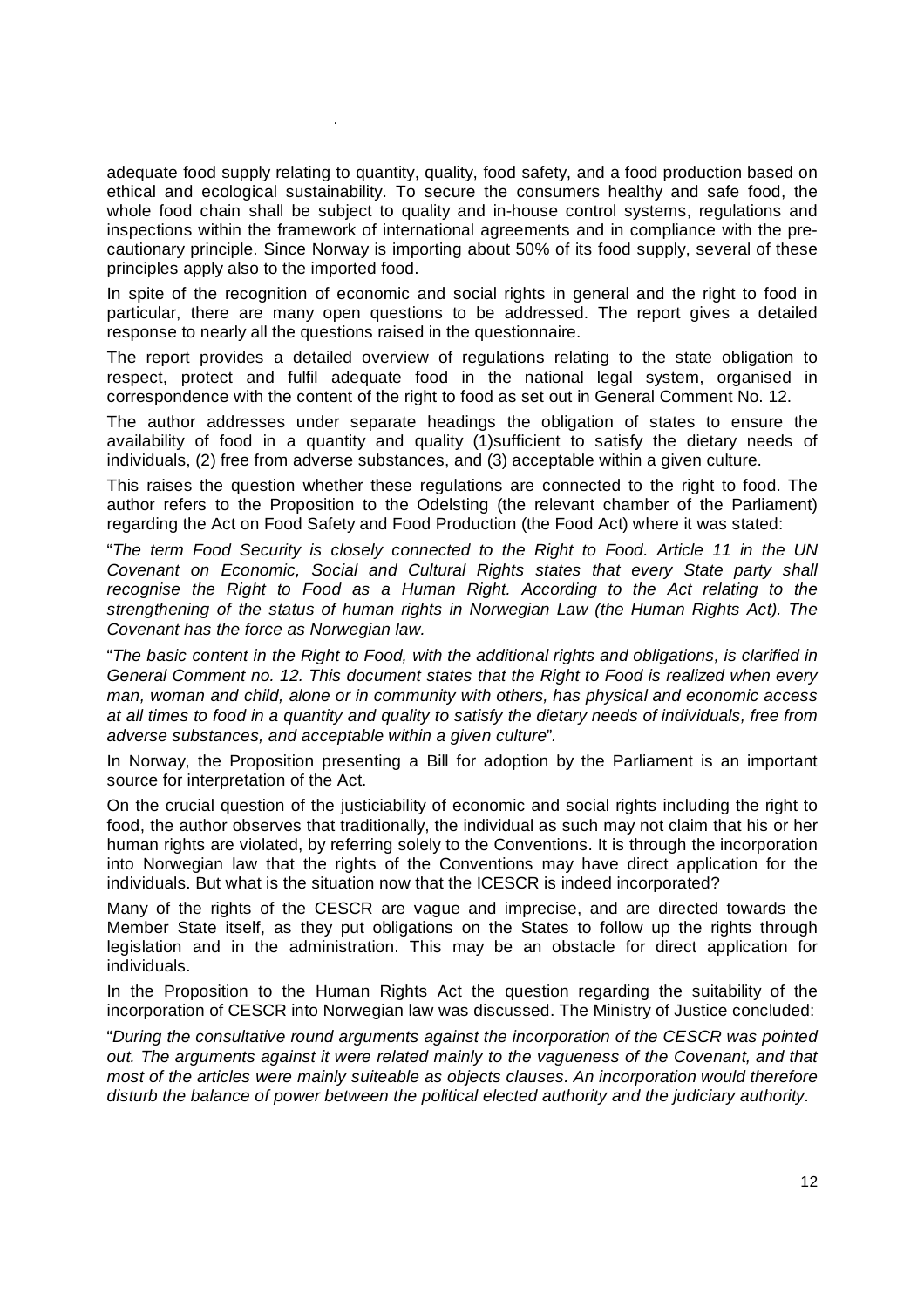"*The Ministry would like to point out that despite the vaguenes, the Covenant also contains articles which are directly applicable and may give legal base for individual rights. (...) Moreover, vagueness is common in Norwegian legislation. (…).* 

"*The Ministry presumes that incorporation of the Human Rights Conventions into Norwegian*  Law neither should or will have any significant impact on the balance of power between the *political elected authority and the judiciary authority. However, the Ministry believes that the judiciary authority will be less willing to set aside decisions made by the political elected authorities in cases where the legislation is extensive and vague with reference to the covenant.*"

The Ministry also emphasized that within International Human Rights law, the CCPR and the CESCR make an indivisible union, and are considered equally important.

### **2.6 The Polish contribution, by Małgorzata Korzycka-Iwanow**

University of Warsaw, Law and Administration Faculty Summary by A. Oshaug (22 February 2005):

.

The report does not follow the outline of the questionnaire. The focus is solely on food safety, and throughout the report food safety seems to be understood as the same as food security, which is at variance with international terminology. At the end of the introduction, however, food security and food safety apparently is seen as two different issues, as they should, but this is not elaborated in the text itself.

*There has not been a direct import into Polish legislation of the "right to adequate food" concept as contained in the Covenant on Economic, Social and Cultural Rights, nor of any equivalent. Nonetheless, one may claim that legislation in place in Poland creates grounds for implementation of "the right to food" both in the respect of food security as well as food safety. (p. 2)* 

Rights are often understood as equal to ownership and economic freedom (p. 2). There is no attempt to use the definition of food security from the World Food Summit in 1996, neither seems the General Comment 12 to have been taken into account, even if the main elements are included in the questionnaire. There is no attempt to consider what the different levels of obligations in Poland would be. The only level considered is protect, and then in relation to food safety and consumer protection.

*As concerns consumers' protection, the Constitution of the Republic of Poland defines such duties of public authority: "Public authorities shall protect consumers, customers, hirers or lessees against activities threatening their health, privacy and safety, as well as against dishonest market practices. The extent of such protection shall be specified by statute." (Article 76). This provision clearly indicates the protection awarded consumers, including the consumers of food products, in respect of health but not only, citing protection against dishonest market practices, i.e. protecting the economic interest of consumers. (p. 3)* 

Since the author does not follow the structure of the questionnaire it is difficult to understand what the headlines (I, a, b, c etc) refers to. There might be a language problem.

The highlighted sentences under a) seems to be a conclusion. It states that the Polish Constitution does not provide for the right to adequate food. However it is argued that there are conditions built into the system for the implementation of this right. The use of terms like liberties, rights and obligations of persons and citizens are not followed up in relation to the right to adequate food nor are there any attempts to link it to the deliberations of the CG12 in the questionnaire introduction.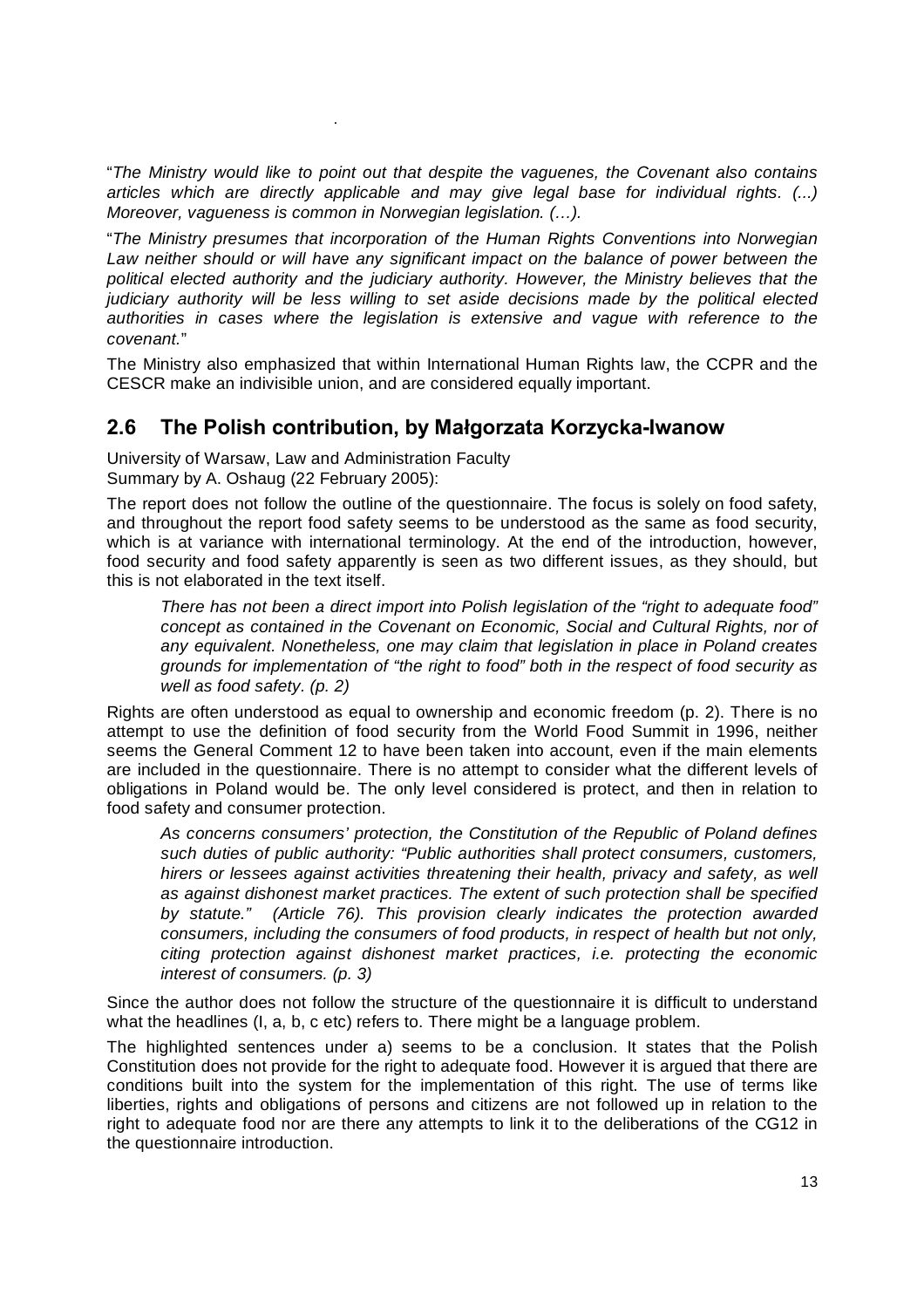Most of the rest of the report is discussing the link of Polish law to European law, solely on food safety. Nutrition and unbalanced diets with impact on chronic diseases (which has a dramatic effect on health in Eastern Europe) are not mentioned. Thus the food adequacy part of the introduction to the questionnaire seems has not been considered.

.

In part II. Food Security again only food safety is considered (one footnote is mentioning diabetes but then related to the issue on information of special dietary requirements (footnote 10).

(c) The development of intellectual property in the context of food security, breeders rights are mentioned on page 8. That seemed to have led to a wider understanding then food safety, by stating that:

*…sole breeder's rights are primarily intended to support biological development in agriculture, the protection awarded by law more and more often includes the commercial aspect. … it should be highlighted that this legislation mostly supports the financially-strong private sector, gradually eradicating the rights of users, that is a large group of farmers, increasingly dependent on the suppliers of growing material. There is a concern that development of science, especially in the field of biotechnology, may transfer out from the intellectual centres in the public sector (universities, institutes) to centres which have strong economic standing (financially powerful business which has its own research bodies or which commissions research from academic institutions)... undoubtedly impacts on the implementation of the right to food, as the dependencies and interconnections described above do not, as a rule, serve the objective of filling the health-related and economic needs of consumers of foods obtained from new plant varieties, but rather look to the advantages of marketing novelties.* 

This is important and could be used as an example of a "food as a human right" challenge taken up by this author. A problem at the end of the report is that again the right of the consumers' are seen only in the context of dangerous products (p 10).

## **3. Observations based on responses to the questionnaire for Commission I**

Of the six national reports, only three (the report from Italy, Norway and in a somewhat different way the Dutch report) were organised on the basis of the questionaire. The others chose a different outline. For this reason, a summary of the main elements of the reports were given above in section 2. An effort will nevertheless here be made to distill from the responses the implicit and explicit information relating to the main issues contained in the questionnaire. A problem in doing so would emerge if we were to distinguish precisely between laws and regulations which derive from the human right to adequate food, and those which have been adopted for other reasons but can still have some significance for the enjoyment of the right to food.The Dutch report is the most systematic in this regard in seeking to separate clearly between food-related law in general and laws relating to the right to food in particular.

The presentation here will be less systematic, due to the variations in approach taken by the contributors. For the same reason, it will at this stage be limited to only a few elements from the national reports; more details may be inserted following the discussions in the Commission.

For purposes of presentation, I have grouped the issues under a few main headings: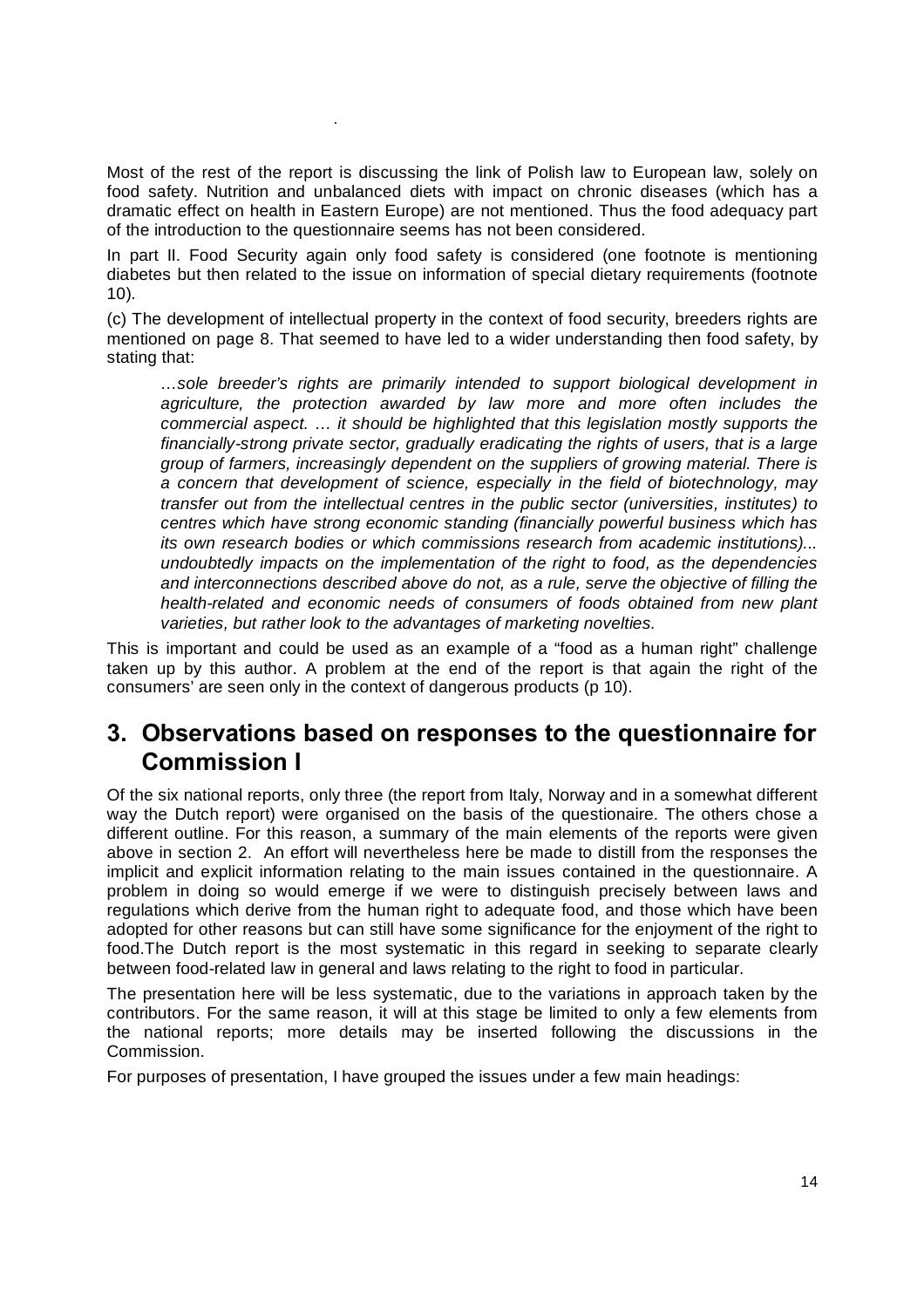### **1. National foundation of the right to food:**

#### *Question group 1.A*

.

Is your country a state party to the International Covenant on Economic, Social and Cultural Rights (ICESCR)?

How does your country report to the UN on the right to food?

All the six countries are parties to the Covenant. None of the reports provide details on what they report to the Committee on Economic, Social and Cultural Rights, in fulfilment of their reporting duties. Only Norway mentions briefly that it reports in accordance with the guidelines set by the Committee, but without informing of the content of the report given on the right to food. The national report on Italy, however, describes the active role played by the government of Italy in the promotion of the right to food at the international level. It has supported the initiatives related to clear up the content of the right to food, has established co-operation with the UN special rapporteur for the right to food, and it supported officially the drafting of guidelines for the implementation of the right to food. The Dutch report shows that the DUtch government, to the contrary, was reluctant to accept the preparation and adoption of the guidelines and has not shown support for General Comment 12.

#### *Question group 1.B: Domestic implementation patterns*

Does your country have a monistic or dualistic approach to international law?

Is the covenant implemented in national law? How is the ICESCR implemented? (Constitutional, Judicial and/ or Administrative). Does your country consider the rights in ICESCR just as equal as the civil and political rights?

Among the six countries, Norway has in principle a dualistic approach to international law (it does not form part of domestic law unless in one form or another being transformed or incorporated in domestic law) but significant modifications to the principle has been made, particulary with regard to human rights law. The main human rights conventions have by a special Act, however, been explicitly incorporated in Norwegian law with priority over other Norwegian law. This also included ICESCR.

It appears from the national reports that Argentina, France, Italy, the Netherlands, and Poland in principle have a monistic approach (international law is generally directly applicable in domestic law). In the Italian response the approach is described as "mixed", which is probably a more adequate description for several of the other countries: Not all provisions in international law are considered self-executing; some of them need to be transformed through some domestic acts into national law, when they appear to be addressed mainly to the government, not to provide subjective rights for individuals or non-state actors. Many of the rights in the ICESCR, including the right to food, are often to be treated in this way. This appears to be the case for Italy, the Netherlands, Poland; I understand the French report in the same way. This is closely related to the question whether these rights by themselves are justiciable, a point to which we return below. At the international level, the six states appear to support the principle of the indivisibility and interrelatedness of all human rights, but in practice there seems in several of the countries to be considerable differences in treatment, with greater attention to civil and political rights than to the economic, social and cultural rights. This seems clearly to be the case regarding the official position in the Netherlands, it emerges also from the report from Poland that civil and political rights have prominence. Norway has traditionally been a supporter of the equality of the two sets of rights; this appears also to be the case for Italy and for Argentina. The French position on this question is somewhat unclear from the report – it appears that the French tradition remains split between two conflicting traditions - the ultraliberal tradition, influenced by the 'laissez-faire' notion (which was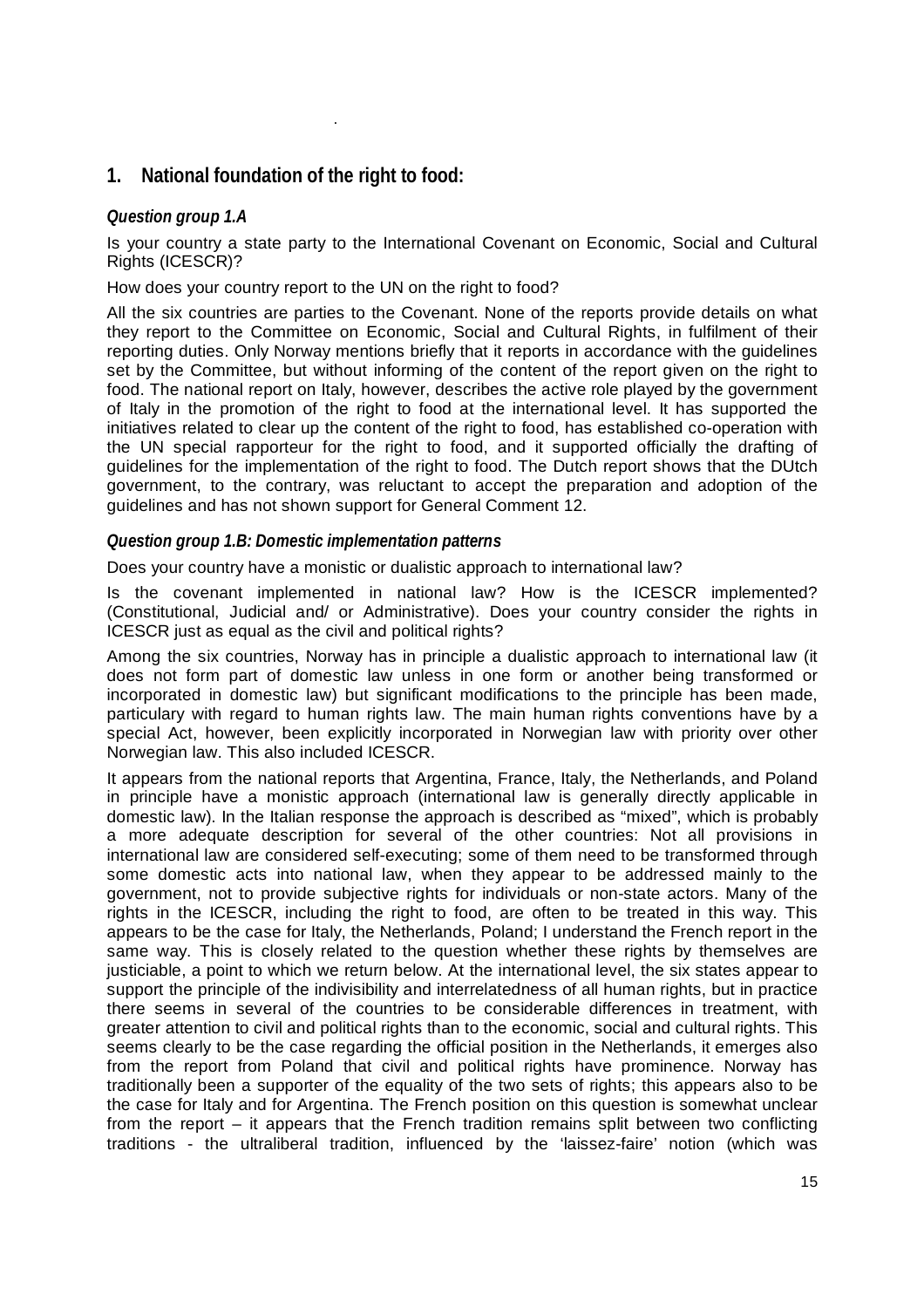introduced by the French physiocrats) and subsequently picked up by Adam Smith (the Wealth of Nations). That tradition had a strong influence on the drafters of the 1789 French Declaration on the Rights of Man and the Citizen. The other tradition, with several roots in French history, surfaced in the Preamble of the  $27<sup>th</sup>$  of October 1946 Constitution, which specifies that "*any human being who due to his age, physical or mental state, economic situation, is not able to work, has the right to obtain decent living means from the community. The guarantee of this right is ensured by the creation of public organizations in charge of social*  security" (welfare). The 4<sup>th</sup> of October 1958 Constitution, currently applicable in France resumes the principles stated by the Preamble of the 1946 Constitution.

#### *Question Group 1.C: Education and research*

.

Does your country give education in the rights in ICESCR in general, and the right to food in particular? Are the rights in ICESCR in general, and the right to food in particular discussed in academic fora? Are the rights in ICESCR in general, and the right to food in particular discussed in other fora?

The material provided in the reports do not give a good basis for determining the relative balance of the two sets of rights in human rights education and research in the countries covered by the national reports, but the overall impression is that civil and political rights are given more attention than the economic, social and cultural. Some education and research specifically related to the right to food are reported in Argentina, Italy, the Netherlands and Norway.

**2 ICESCR article 11 (1): national regulation relating to state obligation to respect, protect and fulfil adequate food in the national legal system: (ref. GC par. 8-13);** 

#### *Question group 2. A:*

The availability of food in a quantity and quality sufficient to satisfy the dietary needs of individuals, free from adverse substances, acceptable within a given cultures

In this area, it is difficult to make proper distinctions between food laws in general and laws deriving from the right to food in particular. What we should aim at, is to assess whether existing food laws and their implementing regulations are sufficient to secure the enjoyment of the right to food, even if their particular purposes may have been more specific or particular. It may be useful, in this connection, to refer to the recommendation made by the UN Committee on Economic, Social and Cultural Rights for the adoption of a framework law on the right to food: It might serve to create consistency and comprehensiveness in the widely scattered legislation in this area.

All countries have legislation aimed at protecting the rights of customers against unsafe food. It may be more or less comprehensive, and it would be desirable to examine whether it satisfies the right of everyone to the availability of food which is sufficient to satisfy the dietary needs, free from adverse substances, and acceptable within given cultures.

Food safety laws is an area of extensive activity by states. For some, this seems to be the main aspect which is associated with the right to food. In some places it is probably taken to be so self-evident that it is not seen in the perspective of the human right to adequate food.

Comparing the different approaches to food safety in the different countries would probably take us too long and lead us into considerable detail which is better covered in other contexts. Some highlights can be briefly mentioned, however.

The Norwegian Food Act's purpose, to protect human health, is mainly focused on securing safe food. It contains rules relating to labelling, most of which are based on the Act relating to Food Production and Food Safety (the Food Act). These rules *facilitate* the consumer's ability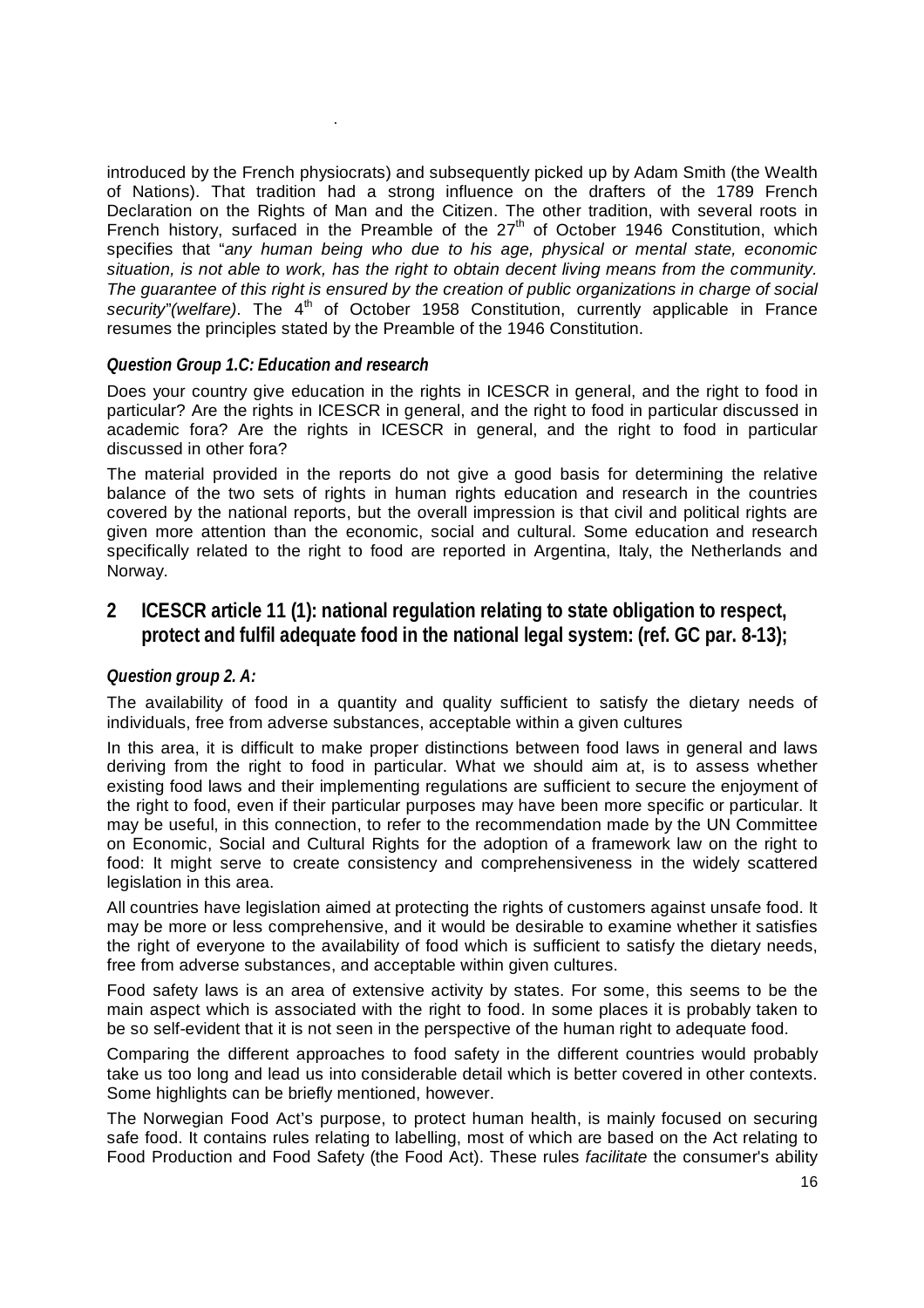to choose an adequate diet. The Food Act also gives the legal base to requirements on food content. In situations where the nutritional aspect is of vital importance, more detailed rules regarding labelling and also requirements relating to nutrient content. To fulfil access to food sufficient to satisfy the dietary needs of individuals, rules can be found in Regulation regarding quality in the nursing service based on the act relating to health service in the local government, and the act relating to social service. The Food Act relates also to the business operator's obligation to prevent hazards, inform, and take necessary action to reduce any risk for hazards. These obligations apply both to food business operators and operators dealing with agricultural inputs like feed, seed, fertilizers and pesticides. The Food Act also gives the legal base for further regulations regarding requirements on hygienic standards relating to all aspects of food production, from primary production to placing on the market. In addition, the Food Act prohibits the marketing of unsafe food, and feed, and gives legal base to prohibit unsafe agricultural inputs other than feed.

.

Furthermore, the Food Act gives the legal means to the regulatory authority to impose protective measures to prevent unsafe food. Consequently, the authority have the legal base to make the necessary decisions towards the business operators if the requirements are violated. The regulatory authority is also given the legal means to take action itself, if the business operators are unable or unwilling.

In the report from Italy, it is mentioned that at the beginning, food safety was considered exclusively in the frame of penal law and it was regulated by different sources of law: penal code, general legislation, and sector legislation. Later on laws sought to achieve other aims: to increase the value and to protect traditional products, protection of health and fair trade, to guarantee the hygiene and genuineness of food products. The relevant laws in this respect are described, including law n.283/1962 dealing with hygienic condition of production and sale of food stuff and beverage which lays down the criteria to be observed in the preparation of food stuff and beverage.

The EU has made rules which introduces the principle of self-control in the food production. This principle focus the attention on the process of production by adopting a preventive approach. Starting from the stocking of raw materials to retailers all the agents of chain production must conform with fixed behaviours. This reform, which will come in force starting from January 1st 2006, will make new Italian laws necessary to extend the principle of selfcontrol to the primary production sector and to modify Italian set of rules on derogations.

Detailed information about food safety measures are given also in the reports from the other countries: Argentina, France, the Netherlands , and Poland.

 There may also be some interesting contradictions between the requirements related to food safety, on the one hand, and food acceptable to the given culture, on the other. The national report concerning France provides the examples of sheep sacrifices on Aïd el Kebir Day, a Muslim practice which may be in conflict with EU food safety directives. Another example is the practice in some French regions of forced feeding of ducks and geese concerning production of "foie gras", a practice which is in conflict not with food safety but with EU directives for the protection of animals from unnecessary suffering. Other examples from different countries could undoubtedly be given to illustrate the need, which is traditional in all forms of law, to find the appropriate balance between conflicting concerns,

#### *Question group 2.B: Regulations concerning the accessibility of such food (economic and physical)*

This is the issue which has the greatest interest for poor people, but less so in Europe than in developing countries. According to General Comment 12, economic accessibility implies that personal or household financial costs associated with the acquisition of food for an adequate diet should be at a level such that the attainment and satisfaction of other basic needs are not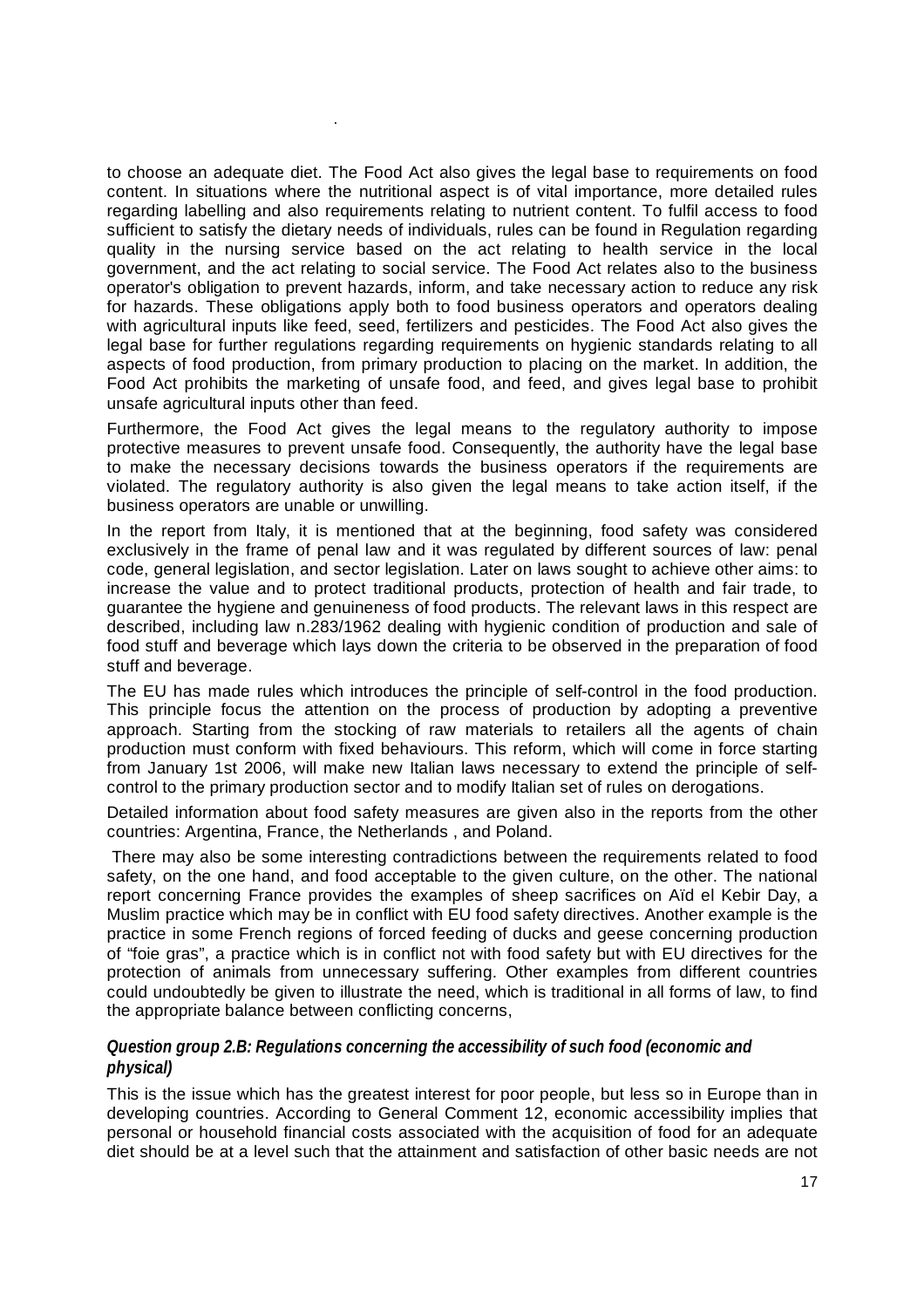threatened or compromised. Economic accessibility applies to any acquisition pattern or entitlement through which people procure their food and is a measure of the extent to which it is satisfactory for the enjoyment of the right to adequate food. Socially vulnerable groups such as landless persons and other particularly impoverished segments of the population may need attention through special programmes.

Physical accessibility implies that adequate food must be accessible to everyone, including physically vulnerable individuals, such as infants and young children, elderly people, the physically disabled, the terminally ill and persons with persistent medical problems, including the mentally ill. Thus, the cost of food for those who have to buy it must not be so high that they cannot cover their other basic needs; if they cannot, they need to be supported through special programmes. This, in turn, depends on the availability of sufficient social security schemes for those who fall outside the range of persons with an adequate source of income, and social safety nets during stages of economic transitions for groups of persons that temporarily see their sources of income disappear due to changes in the economy. The national reports provide some information on the scope and coverage of the social security systems, which generally are not seen to be linked specifically to the right to food but to the more general right to social security, as set out both in ICESCR Article 9, the European Social Charter and other instruments.

Bernard Mandeville, in the report on France, informs us that the French social security public system covers 6 fields: Disease insurance: entire or part insurance against disease, pregnancy, disability, death not connected to occupational activity; occupational hazards and occupational diseases insurance: entire or part insurance against disease, disability, death connected to occupational activity; old-age insurance: provide pension payments to persons who had practised an occupation; family allowances: entire or part insurance of family expenses relating to children, housing etc.; unemployment insurance: entire or part insurance of unpaid wages during unemployment periods; welfare support payments: financial support provided to individuals who are to weak to be able to face disability, age, disease, economic and social difficulties expenses, when other solidarity systems ( social insurances or family support) are not sufficient or lacking.

French social security intends to be universal, as stated in the 1946 Constitution Preamble.

According to the French law maker, this social security system is a sufficient legal response, equivalent to an individual right to adequate food.

Of interest is also the information in the Italian report about the measure of the minimum income to participate to social life (so called "reddito minimo d'inserimento") for individuals living at the margin of society and who can not take care of themselves and their families because of psychic, physical, social causes, which was studied by the Commission for the analysis of macroeconomic consistencies for welfare expense set up by the Prime Minister Romano Prodi in 1996 and implemented under the name of "reddito minimo d'inseriment" in subsequent law.

#### *Question group 2. C: Justiciability.*

.

Does your country consider the right to food as a justifiable right? Is the right to food immediately applicable or is there any law in order to put this right into practice? Does your country have any enforcement mechanisms relating to the right to food? Can individuals bring any of the following cases to the court when:

- the food is insufficient to satisfy the dietary needs of individuals (ref. Lawsuit in Am. Against McDonalds for not warning against their unhealthy food)
- the food is not free from adverse substances (product liability)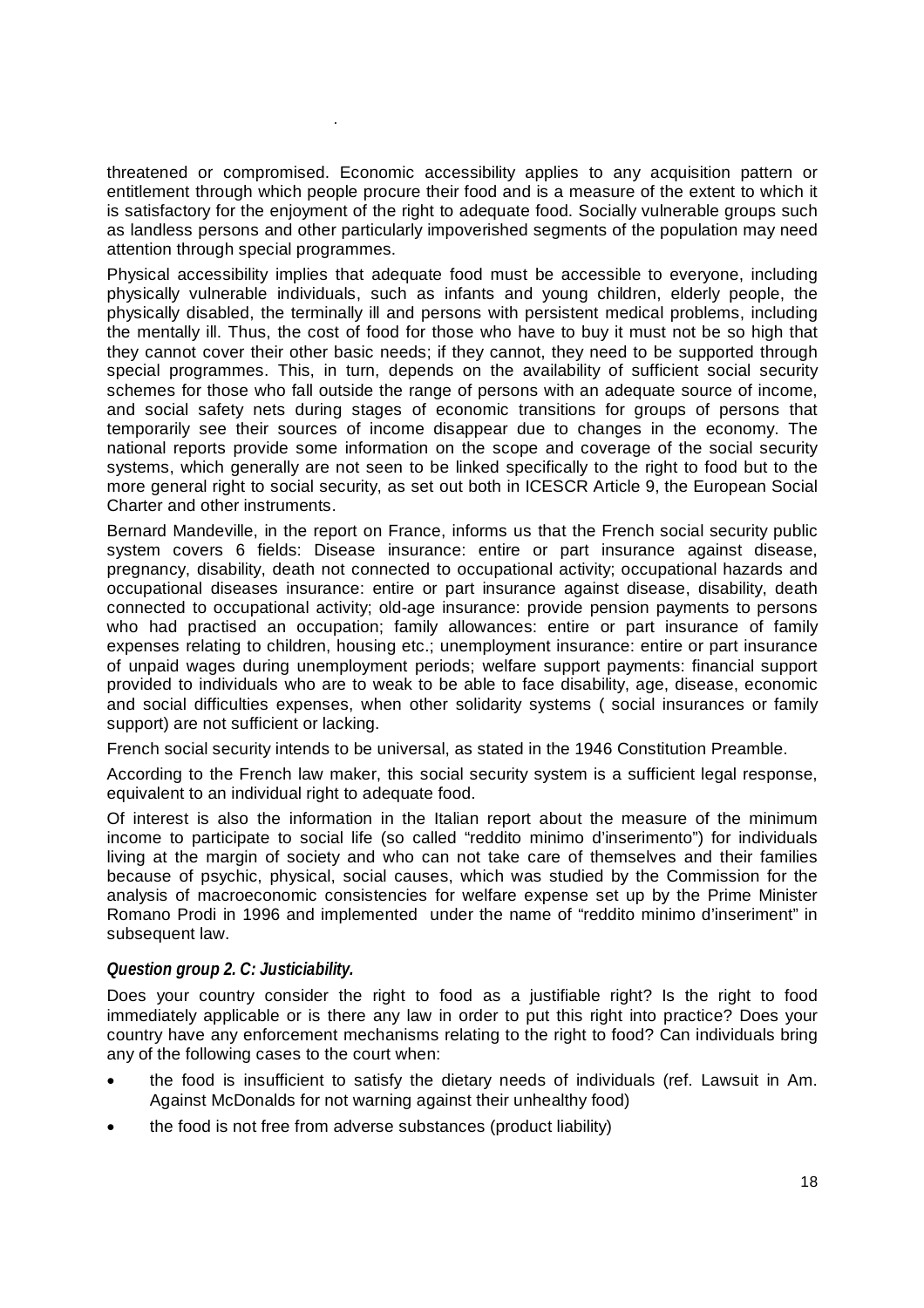- the food is not acceptable within a given culture (e.g. not labelling content like pork, GMO etc.)
- there is no means to get access to adequate food (physical or economic) (ref. Lawsuit in India)

Have there been any lawsuits concerning any of the abovementioned cases?

Have the results been connected to the right to food cf. ICESCR art. 11?

#### *Reponses in the national reports:*

.

Generally it emerges from the reports that the right to food is rarely treated as justiciable in itself. The situation in the Netherlands is particularly clear: The government of the Netherlands considers the right to food to be neither justiciable nor directly applicable, therefore it does not provide an enforcement mechanism.

The situation is less clear in other countries. In Norway, the ICESCR has been made Norwegian law, which means that it has to be dealt with by courts if an appropriate case is brought before it. It will depend very much on the way in which the case is constructed. It is still likely that the case will emerge under more specific national laws which in one way or another are relevant for the right to food, but which in themselves based on the right to food.

Some particular examples might be mentioned, however: In the Italian report it is stated that while the Italian legal system does not contemplate jurisdictional specific actions to protect the right to food, regarding food insufficiency decisions of courts have stated that basic and elementary living needs, clearly including food needs, are not adversely affected. According to a sentence passed by Pretura of Nardò regarding state of necessity, the one who steals, moved by strong need which cannot be postponed to feed and to treat his family, is not punishable. The French report provides an example of an old decision going in the same direction, but in a recent decision the outcome was different

Apart from this, there are a variety of ways in which cases can be brought when there are allegations of violations of food-relevant legislation. The most systematic presentation of the various ways in which such cases might emerge is given in the report concerning the Netherlands, to which I refer.

### **3 ICESCR article 11 (2): The right to be free from hunger**

#### *Question group 3.A. Emergency preparedness*

How is the legal basis for emergency preparedness concerning the right to be free from hunger? Is it any other anchorage for the right to be free from hunger? (Administrative practice, action plans, policy documents etc.)

In the Norwegian report it is stated that in extraordinary emergency situations, an Act from 1956 on supply and preparedness measures gives a legal basis for the Norwegian Government to adopt the necessary decisions in order to secure and distribute supplies of all kind of goods. Furthermore, the Act gives a legal basis to strengthen and utilize the national production- and transport capacity. In a Report to the Storting (Parliament) on the Norwegian National Food and Agricultural Policy, this policy is specified as follows: "*Food security for all citizens now and in the future is a vital goal for the Government. To achieve this goal, it is important to provide for a vigorous agriculture system, a predictable and stable trade scheme, and a scheme for securing safe food*" The report states that the Ministry of Agriculture and Food is obliged to have a long-term policy for safeguarding national food security, covering the plans for civil preparedness. This includes maintaining a national food production and to conserve and protect soil for future generations.